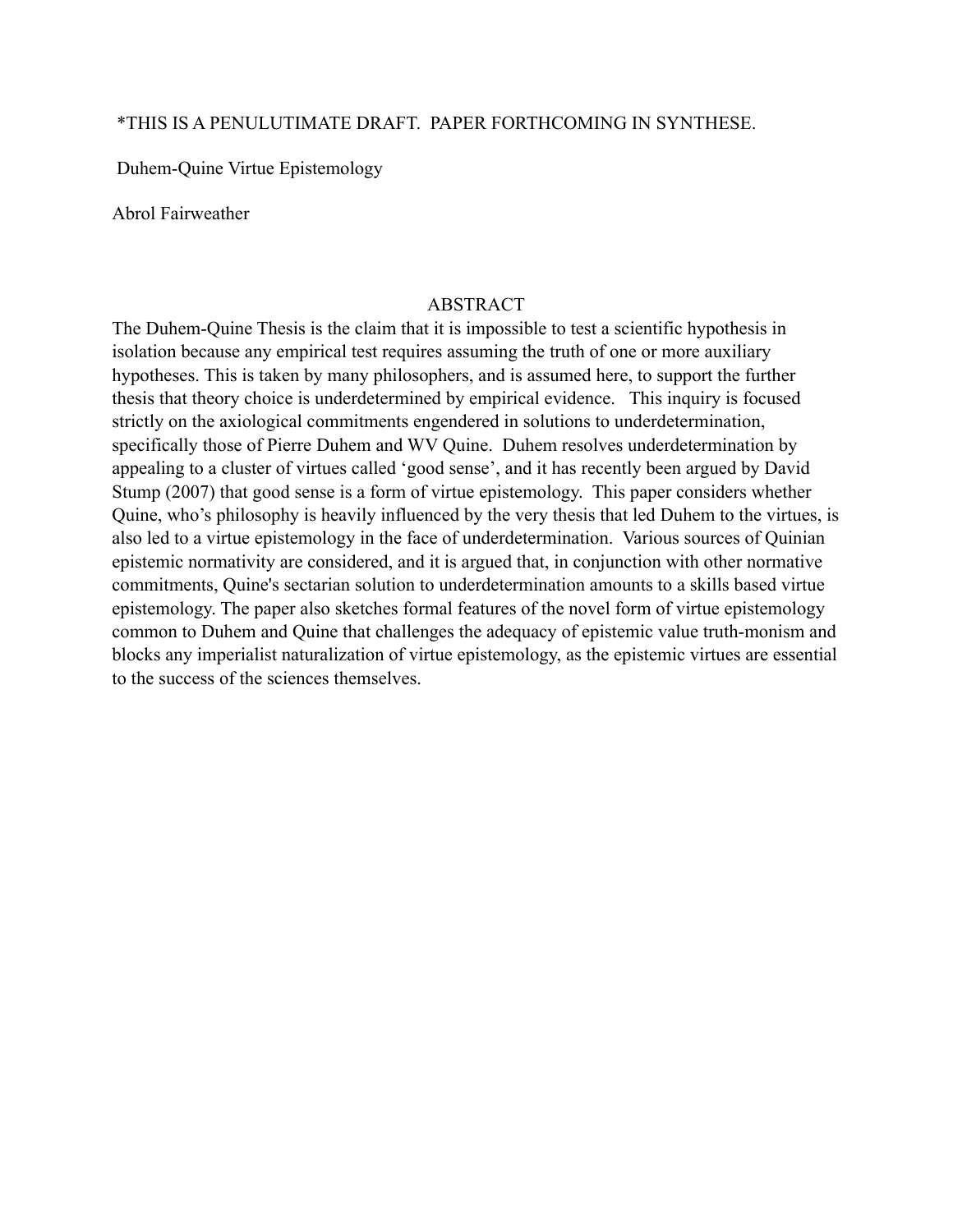# Duhem-Quine Virtue Epistemology\* Abrol Fairweather

#### 1. As Goes Duhem

 The so-called Duhem-Quine Thesis is the claim that it is impossible to test a scientific hypothesis in isolation because any empirical test requires assuming the truth of one or more auxiliary hypotheses. If a predicted phenomenon is not produced, the conjunction of the hypothesis and "the whole theoretical scaffolding used by the physicist" is called into question, and the experimental situation does not dictate which element must be rejected (Duhem, p. 1954, p. 185). Holism leads to the underdetermination of theory choice, at least in cases of recalcitrant observation, since multiple routes of revision are consistent with the relevant empirical evidence<sup>1</sup>. The thesis of holism itself is widely accepted, although Duhem and Quine diverge on the proper assessment of its implications, and the associated positions of underdetermination and empirical equivalence have generated a maelstrom of controversy. While the arguments for

<sup>\*</sup>I would like to thank David Stump and two anonymous referees for very helpful comments on earlier drafts of this paper.

<span id="page-1-0"></span><sup>&</sup>lt;sup>1</sup> The UD critic might argue that the simple move from holism to UD just shows that the argument employs an impoverished account of theory choice, rather than showing that there is a real problem of underdetermination. While the current inquiry begins with the premise that we are facing a real problem, this is consistent with denying that the argument for UD is supported by an adequate account of theory choice as we are here requiring solutions to UD. Thus , it is agreed that pre-UD accounts of theory choice are inadequate and we work our way to improved successors by examining solutions to UD.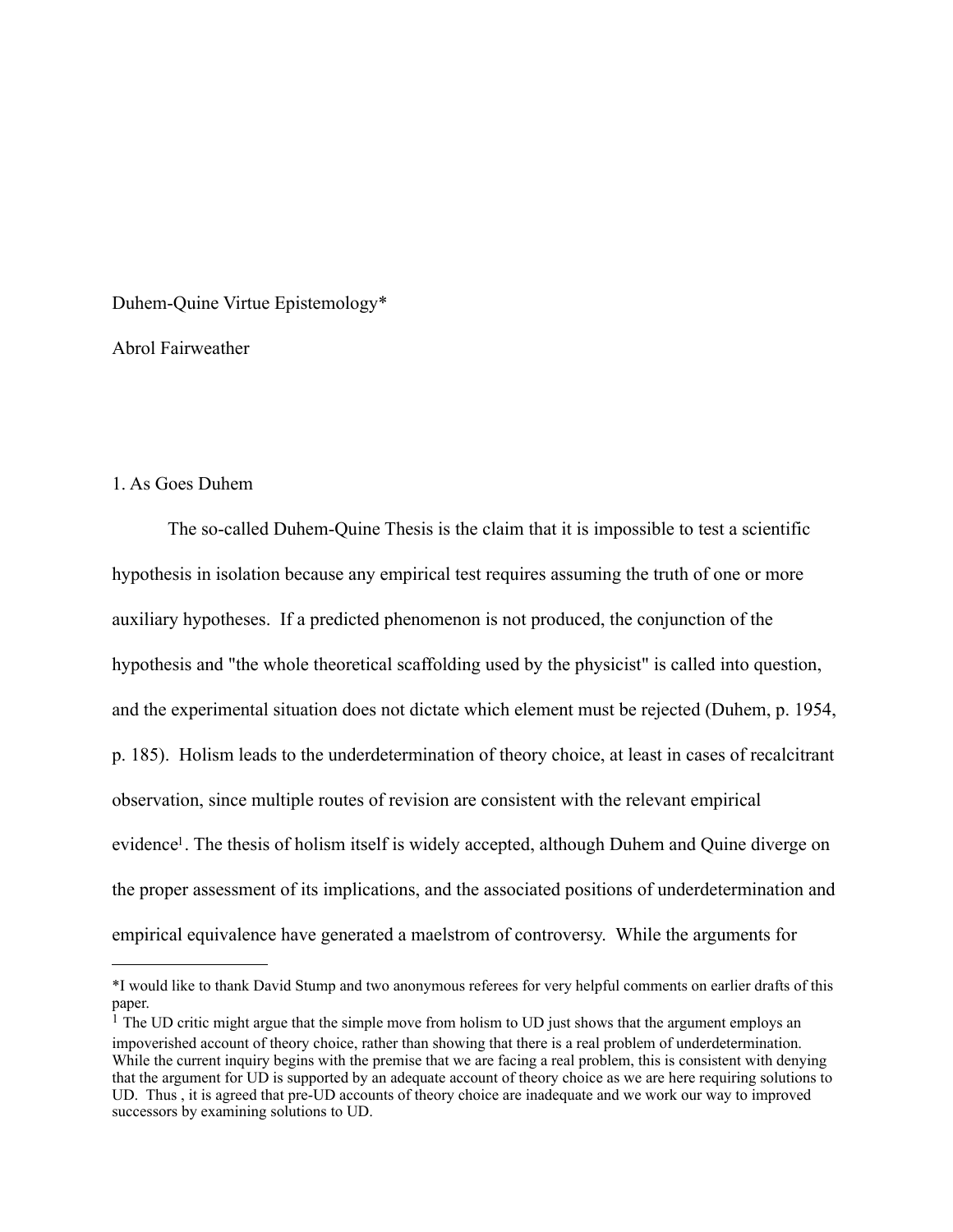underdetermination continue to be controversial (see Laudan 1990, Stanford 2001, Bonk 2008), the project of *resolving* underdetermination raises unique questions about epistemic value and thus merits consideration in its own right. The present inquiry is strictly focused on solutions to underdetermination, and thus works outside much of the maelstrom. Specifically, this paper examines the epistemic axiology engendered in Duhemian and Quinian solutions to underdetermination.

 Pierre Duhem, it turns out, is a virtue epistemologist, or so David Stump (2007) has convincingly argued. According to Stump, Duhem restores determinacy to theory choice through 'good sense'; a cluster of moral and intellectual virtues exercised by scientists seeking to resolve underdetermination. Stump's reading of Duhem is an interesting development in part because *The Aim And Structure of Physical Theory* precedes contemporary virtue epistemology by seventy five years or more, but also because there is currently no form of virtue epistemology focused strictly on resolving problems of epistemic value raised by underdetermination. Stump's attribution of virtue epistemology to Duhem has recently been criticized by Ivanova (2010), but this criticism importantly misreads virtue epistemology as being in the 'justification game' while many virtue epistemologists analyze knowledge as 'virtuously formed true belief' to replace or eliminate justification (see Brady and Pritchard 2006, Fairweather and Zagzebski 2001). Moreover, the issue between Stump and Ivanova appears to be over the proper form of Duhemian virtue epistemology, not whether Duhem is rightly read as a virtue epistemologist at all. $2$ 

<span id="page-2-0"></span><sup>&</sup>lt;sup>2</sup> Ivanova makes significant use of the figure of the 'perfect scientist' as the ideal that actual scientists emulate in resolving UD. This does not represent a real break from a virtue approach as the virtues of the perfect scientist function much like the 'phronimos' for Aristotle, and are still the basis for attributing virtues to actual scientists for Ivanova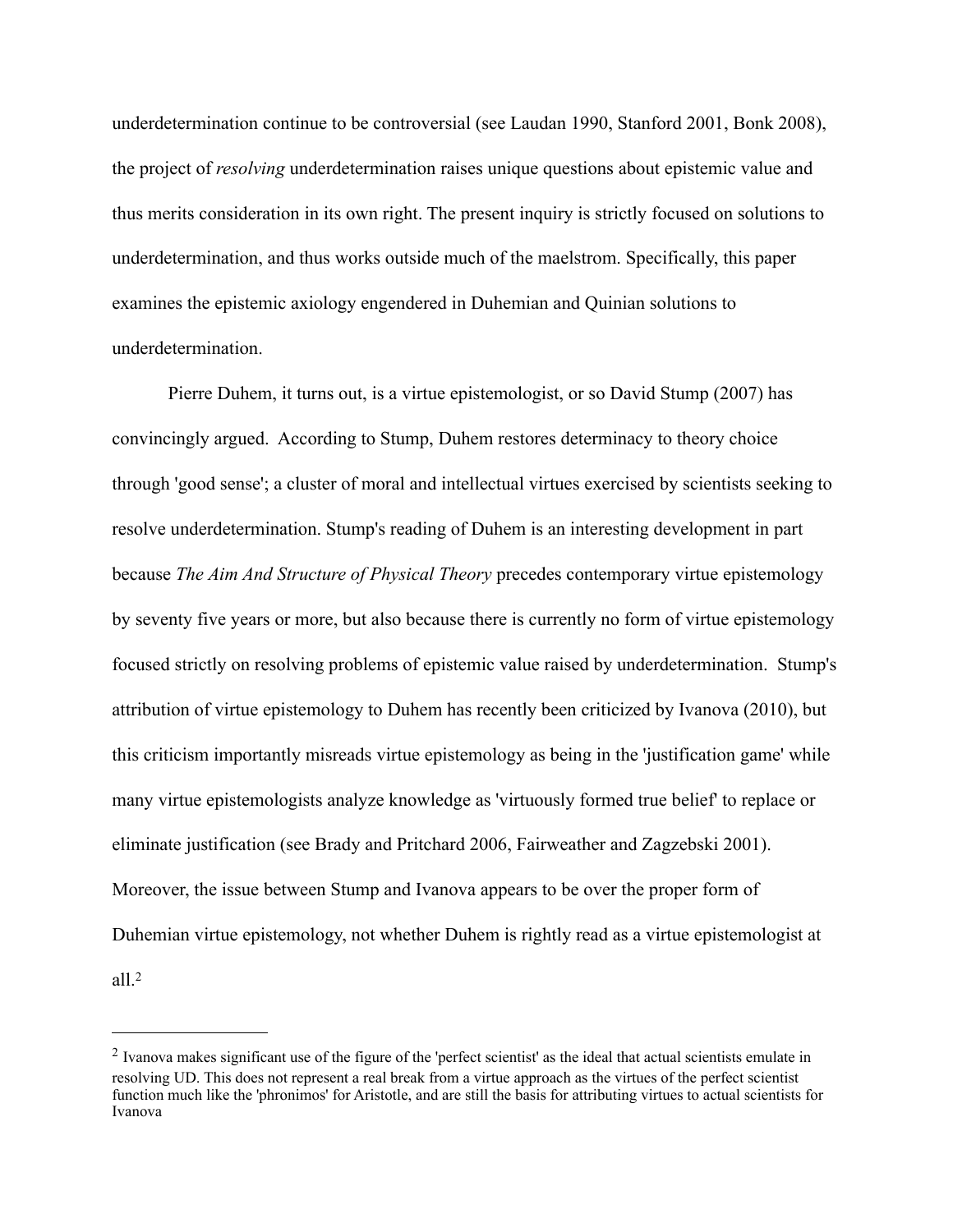This paper considers whether WVO Quine also endorses a form of virtue epistemology. The suggestion that Quine, of all people, is a virtue epistemologist will strike some philosophers as implausible on its face. However, a few observations show this to be more plausible than one might think. Virtue epistemology entered contemporary epistemology through Ernest Sosa as a form of reliabilism, which is regarded as a form of naturalized epistemology (Neta 2008, Fairweather and Zagzebski, 2001, p. 4), and Quine is that movement's founding father. More importantly, Quine is deeply committed to the very principle that led Duhem to the virtues. Duhemian holism is at the heart of almost all of Quine's metaphysical and epistemological positions (Bonk, 2008), from the early rejection of the analytic-synthetic distinction (Quine, 1953), the indeterminacy of translation (Quine, 1960) and the naturalization of epistemology (Quine,1969), to the problem of 'empirically equivalent systems of the world' (1975, 1992). Furthermore, the surprisingly common view that Quine rejects normativity in epistemology is clearly mistaken, since, as we will see, normativities are numerous in Quine's epistemological theorizing. Nozick (1997) appropriately calls Quine the 'theorist of slack', and the prevalence of slack between stimulus and theory puts greater demands on the theorist herself to carry out the naturalistic program. It remains to be shown that the extra burden on the theorist is carried by her virtues, but Quinian virtue epistemology is a real possibility.

Underdetermination arguments, or something very much like them, are more prevalent and less controversial in the history of philosophy than in recent philosophy of science. Goodman's New Problem of Induction, Cartesian demon worlds, freedom vs. determinism, altruistic vs. egoistic explanations of action, inverted spectrums, absent qualia and the whole category or moral dilemmas have the same basic structure as the challenge to scientific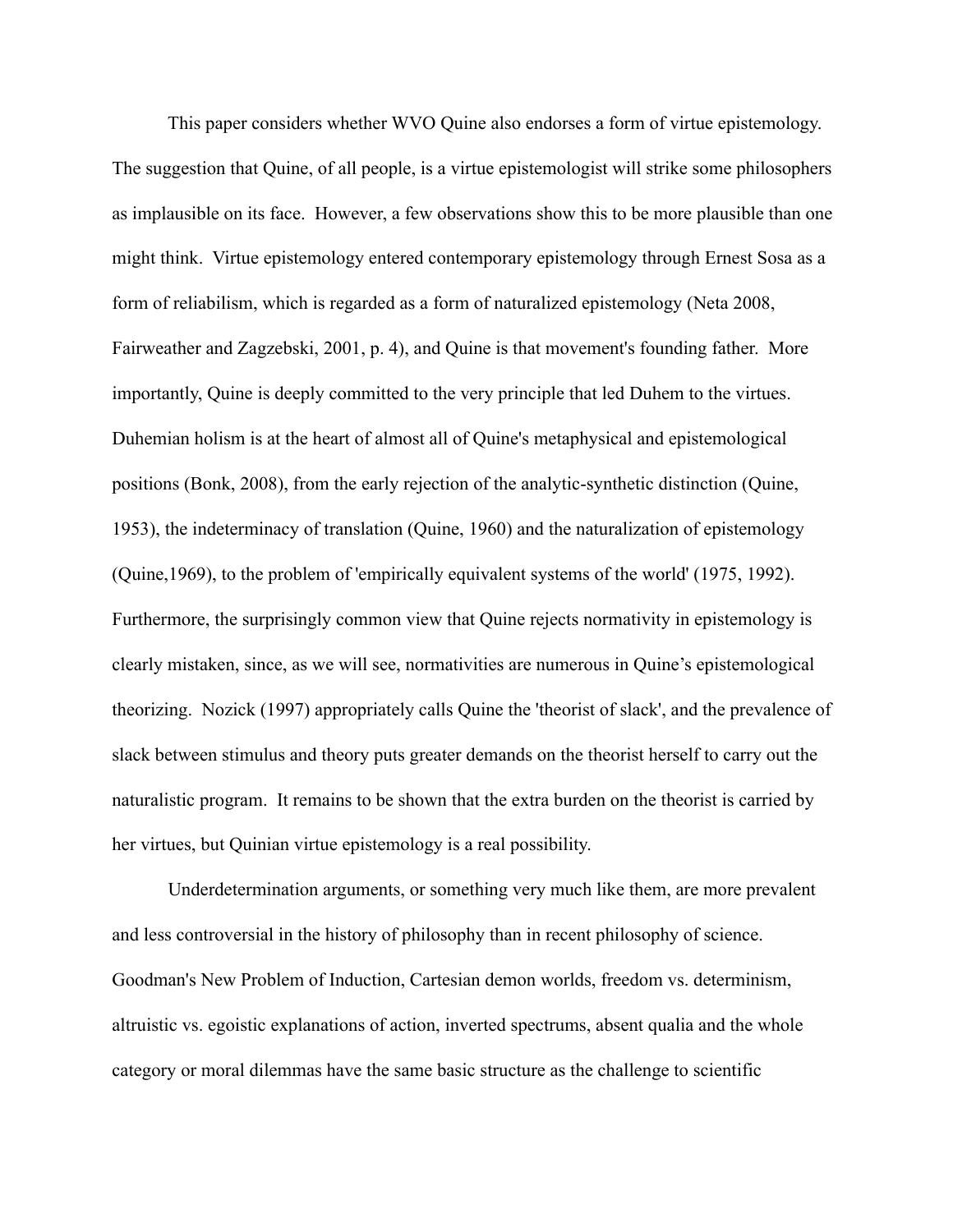knowledge that Duhem found in the underdetermination of scientific theory by empirical evidence. The conclusions reached here thus engage a wide range of issues outside of philosophy of science, most notably to contemporary debates about epistemic value<sup>3</sup>. The current inquiry also bears on the project of developing a naturalistic virtue epistemology. A naturalized virtue epistemology will draw heavily upon the sciences, but a reductionist-imperialist naturalization will not be possible if epistemic virtues are necessary to explain the success of the sciences themselves.

## 2. What It Takes To Be A Virtue Epistemologist

It will be helpful at the outset to establish a criterion for when an epistemic theory will count as a virtue epistemology. The considerable diversity of positions that fall within the kind presents a challenge to identifying any one feature that would itself qualify an account as such. Nonetheless, there are enough core commitments shared by most practitioners to constitute what Heather Battaly (2001) calls a thin concept of epistemic virtue that is thickened in different ways and to different extents by different philosophers. We also have a number of distinct positions that uncontroversially count as paradigm cases of the kind according to its practitioners. Collectively, this should give us a standard with which to assess whether Quine is kin.

<span id="page-4-0"></span><sup>3</sup> In "The Value Problem and the Underdetermination Problem" (*Virtue Epistemology Past and Future, forthcoming*). I argue that there is good reason to see these as one problem, or one as an instance of the other, and that a plausible solution to the value problem from John Greco functions as a solution to a priori forms of underdetermination.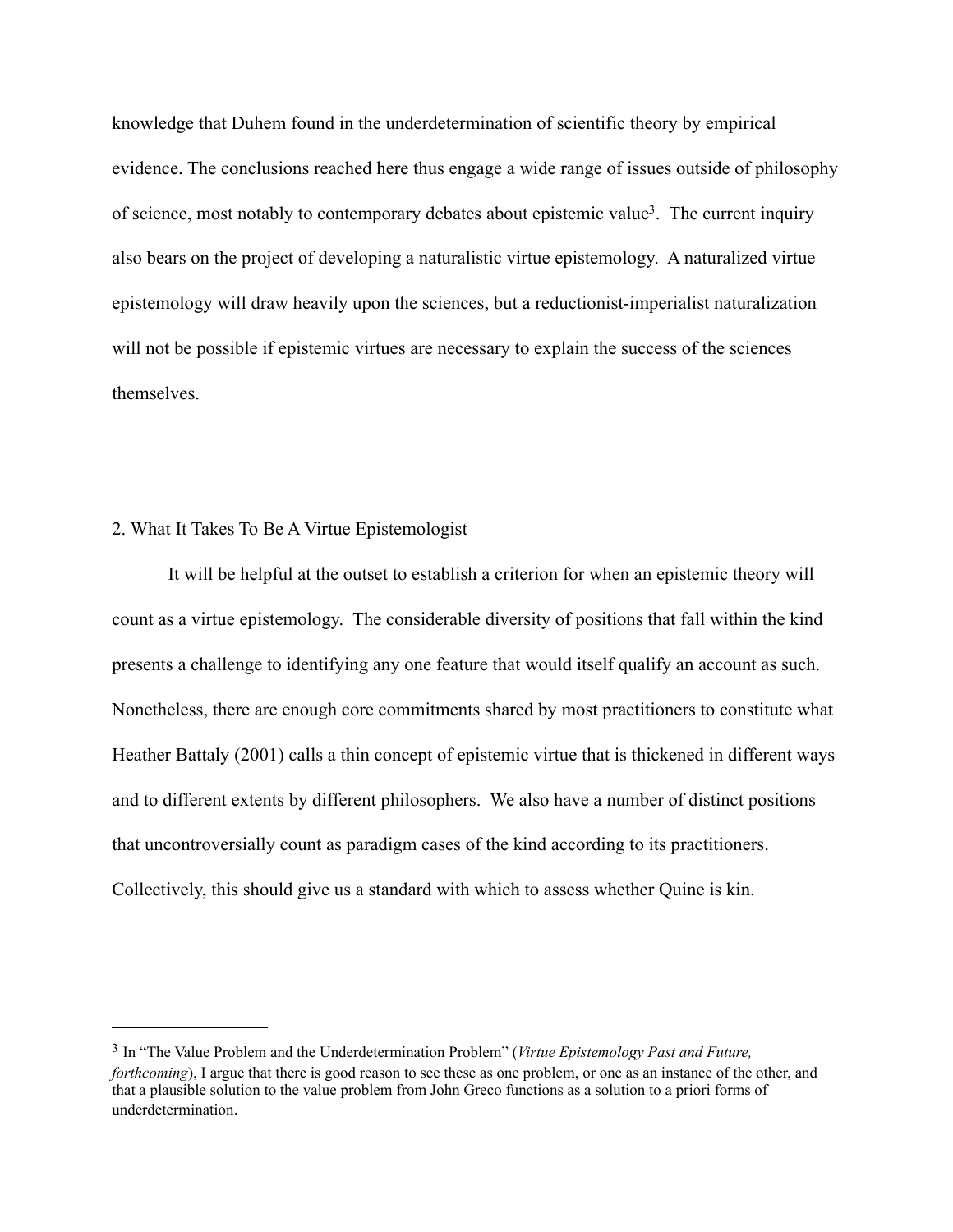An epistemological theory will be a virtue epistemology only if the normative properties of beliefs evaluated in a theory derive from the normative properties of its agents.[4](#page-5-0) This is the familiar 'direction of analysis thesis', which is widely accepted as the core commitment of virtue epistemology (Greco, 2004). In this respect, virtue epistemology resembles virtue ethics, which defines a good act in terms of good character. While proper directionality can be cashed out in various ways, recent treatments converge on the requirement that one's cognitive success must be 'because of' one's cognitive ability, or in virtue of one's virtue.<sup>5</sup> Knowledge is a success from competence or ability. This etiology confers a value on a successful performance that it would, *ceteris paribus*, not otherwise possess and avoids a range of counterexamples based on luckily true beliefs. Virtue Epistemology is thus claimed to have the advantage of creating a source of epistemic value in addition to truth and the resources for avoiding Gettier problems. It also shows that the epistemic standing of a belief can depend on facts about the believer without undermining its status as knowledge.

The defining intuition of virtue epistemology is then that properties of persons rather than beliefs have primary epistemic value, and that the epistemic value attributed to beliefs derives from the epistemic value attributed to persons. Call this the Axiological Requirement  $(AR)^6$ . Any theory satisfying (AR) will identify certain facts about persons (p-facts) as epistemic-valuegenerating facts (ev-facts), such that, when a belief (P) is appropriately related to an ev-fact, (P) will attain some epistemic value because it is so related.

<span id="page-5-0"></span><sup>4</sup> For a very good recent discussion of epistemic normativity see pp.70-91 in Sosa (2007)

<span id="page-5-1"></span><sup>5</sup> Notable examples include Sosa (2007) and Greco (2009)

<span id="page-5-2"></span> $6$  Some aspects of a theory might be virtue theoretic, while others are not, so  $(AR)$  should be read as determining only whether a specific epistemic value is virtue theoretic, not the theory as a whole.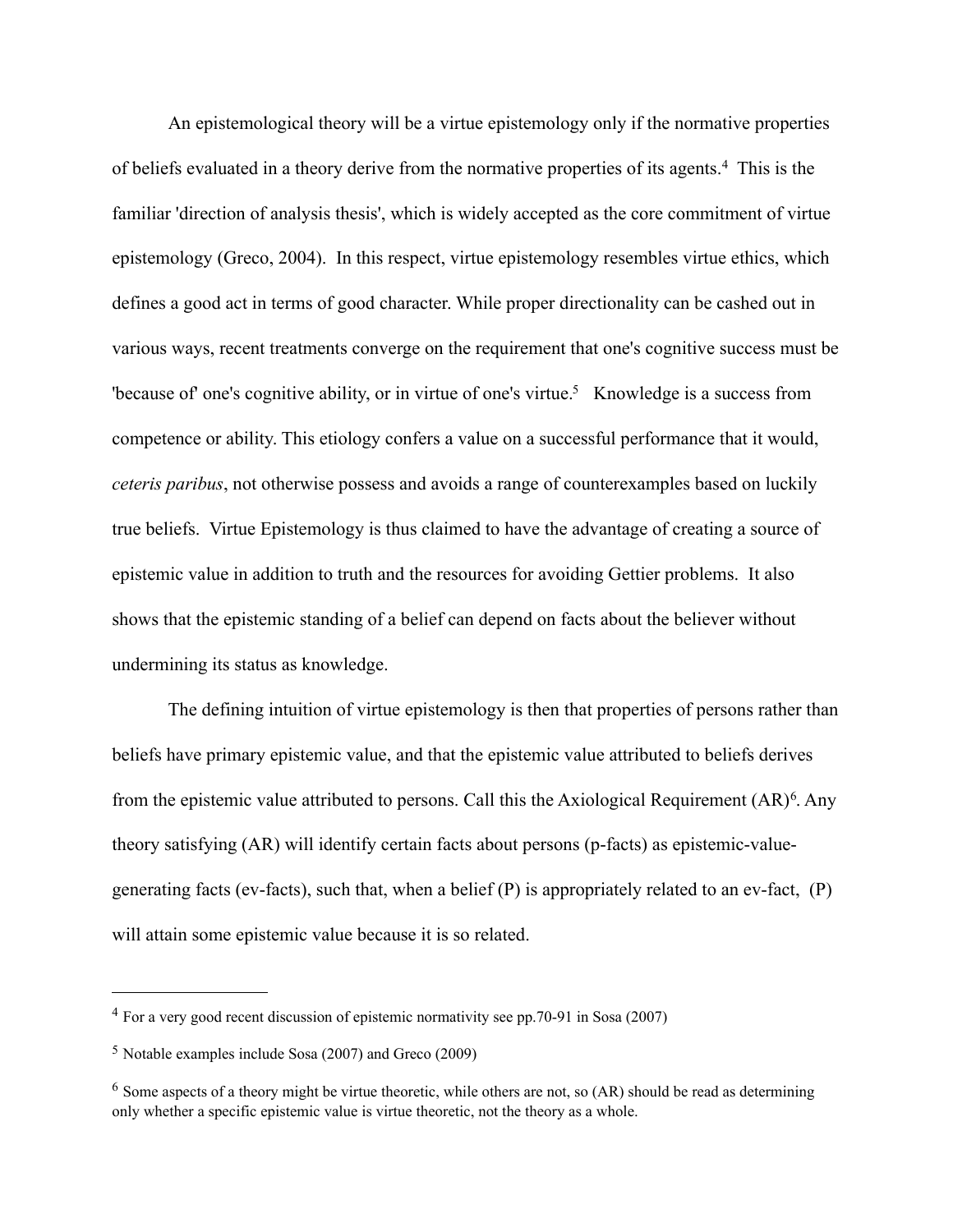Complications arise when we find weak and strong readings of the Axiological Requirement, which support agent-focused and agent-based virtue epistemology respectively (Brady and Pritchard, 2006). An epistemic theory will be merely agent focused if the virtues are ampliative resources that add something new to an independently defined epistemic norm, reference fixing devices, indicators, regulative principles of epistemic practice, or illuminating 'protagonists' for concepts outside of epistemology[.7](#page-6-0) In none of these cases are epistemic virtues the bottom level terms in which core epistemic concepts themselves are defined. If an account of epistemic value satisfies (AR), but the value generated by the relevant p-fact is not epistemically fundamental, this will be Weak VE.

Despite the lack of semantic clout in defining knowledge, an aretaic model of a nonaretaic epistemic theory may enable other important epistemic endeavors, such as learning and understanding, since we might come to understand non-aretaic epistemic concepts better by investigating them under aretaic descriptions, or learn how best to achieve non-aretaically defined epistemic goals. Weak VE may thus be useful and important for non-aretaic accounts of knowledge, and for epistemic endeavors that do not purport to define knowledge.

The strong reading of (AR) claims that an epistemic theory is agent based if its core epistemic concepts are defined in terms of the virtues, where the virtues themselves are not defined by an independent epistemic norm. The virtues themselves tell us what counts as having knowledge, justification or other core epistemic properties. An account of epistemic value that satisfies (AR), with the added stipulation that the relevant p-facts must generate *fundamental*

<span id="page-6-0"></span> $7$  For a nice discussion of such cases see Battally (2006)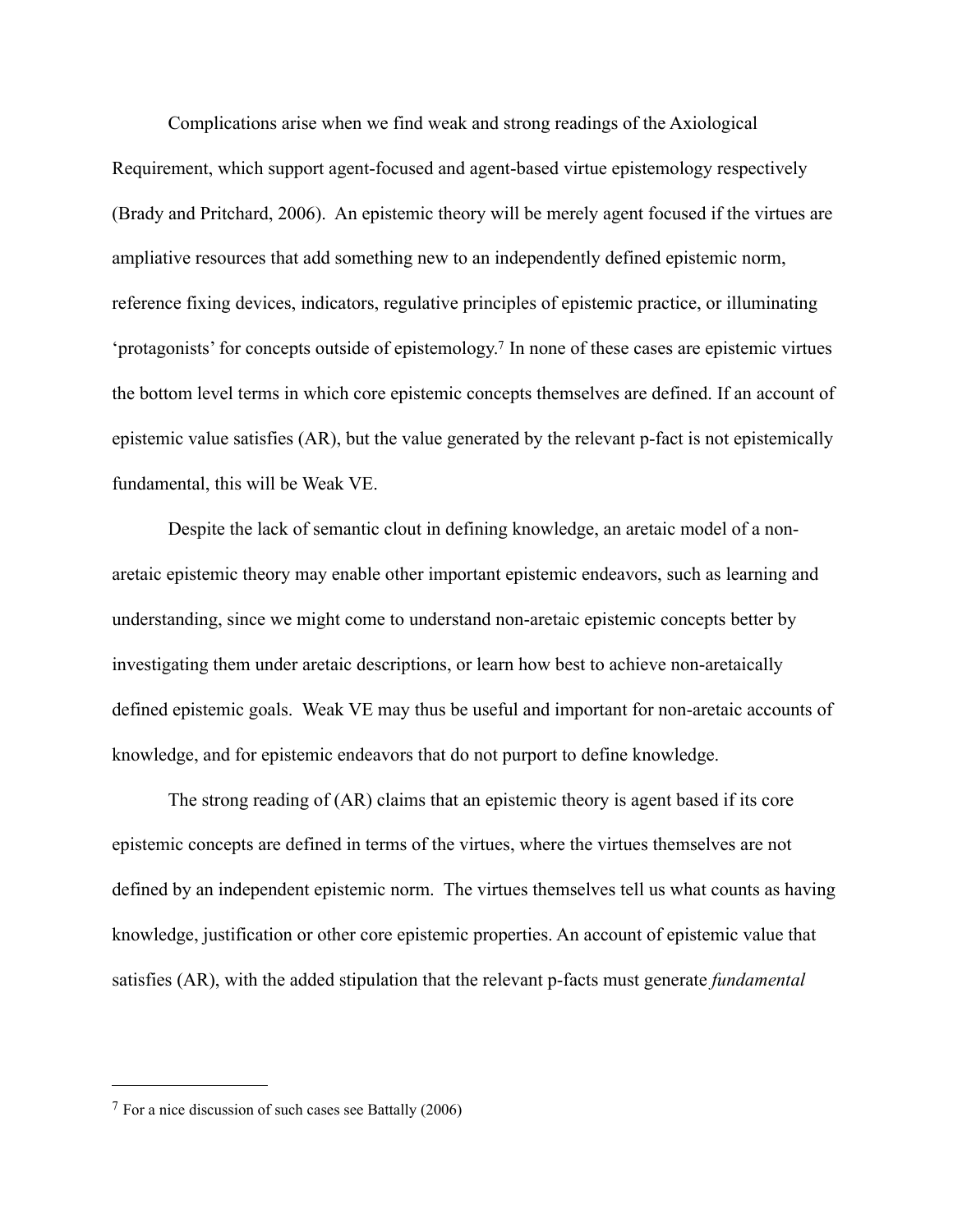epistemic values, will be a Strong VE.[8](#page-7-0) Some argument is given below for regarding epistemic value commitments engendered in solutions to underdetermination as epistemically fundamental, but it will be presupposed here that whatever resolves underdetermination is a core epistemic property, though not necessarily of justification, or even knowledge<sup>9</sup>. The more salient issue for present purposes is whether these epistemic values will derive from facts about persons.

 A theory that satisfies only the weak reading of (AR) will not be the kind we are interested in here. Any non-virtue theoretic epistemic theory (T) could have an aretaic formulation (T-1) that realizes some ampliative value that (T) itself does not. Taking this as sufficient for genuine virtue epistemology thus risks triviality. There may, however, be nontrivial ways of satisfying (AR) that are still short of Strong VE. It may be necessary that certain p-facts obtain, or need to be known, in order to successfully define all core epistemic concepts, but where these p-facts are not fundamental ev-facts according to the definitions they enable. Some fact about a certain person, perhaps a scientist, may be the *only* way to pick out some epistemically valuable property (P), but (P) can still be deemed epistemically valuable for other reasons. Cases of this sort will be in play when we consider Quine's naturalism and sectarianism.

However, it appears that an epistemic theory may satisfy the strong reading of (AR) and still fail to be a virtue epistemology in a meaningful sense. Suppose there is a strong virtue theoretic element to some aspect of theory choice, but this is just 1/100 of the total relevant

<span id="page-7-0"></span><sup>8</sup> A paradigm case of Strong VE is Zagzebski's (1996) definition of knowledge as "a state of belief arising out of acts of intellectual virtue" and an act of intellectual virtue A is "an act that arises from the motivational component of A, is something a person with virtue A would (probably) do in the circumstances, is successful in achieving the end of the A motivation, is successful in achieving the end of the A motivation, as is such that the agent acquires a true belief (cognitive contact with reality) through these features of the act." A more succinct example of Strong VE is Sosa's (2007), given in terms of performances that are accurate, adroit and apt, and which are aptly are so.

<span id="page-7-1"></span><sup>&</sup>lt;sup>9</sup> The epistemic standing of interest here is being uniquely choiceworthy, which may or may not be tied to knowledge, and can be a standing of interest even if knowledge is not.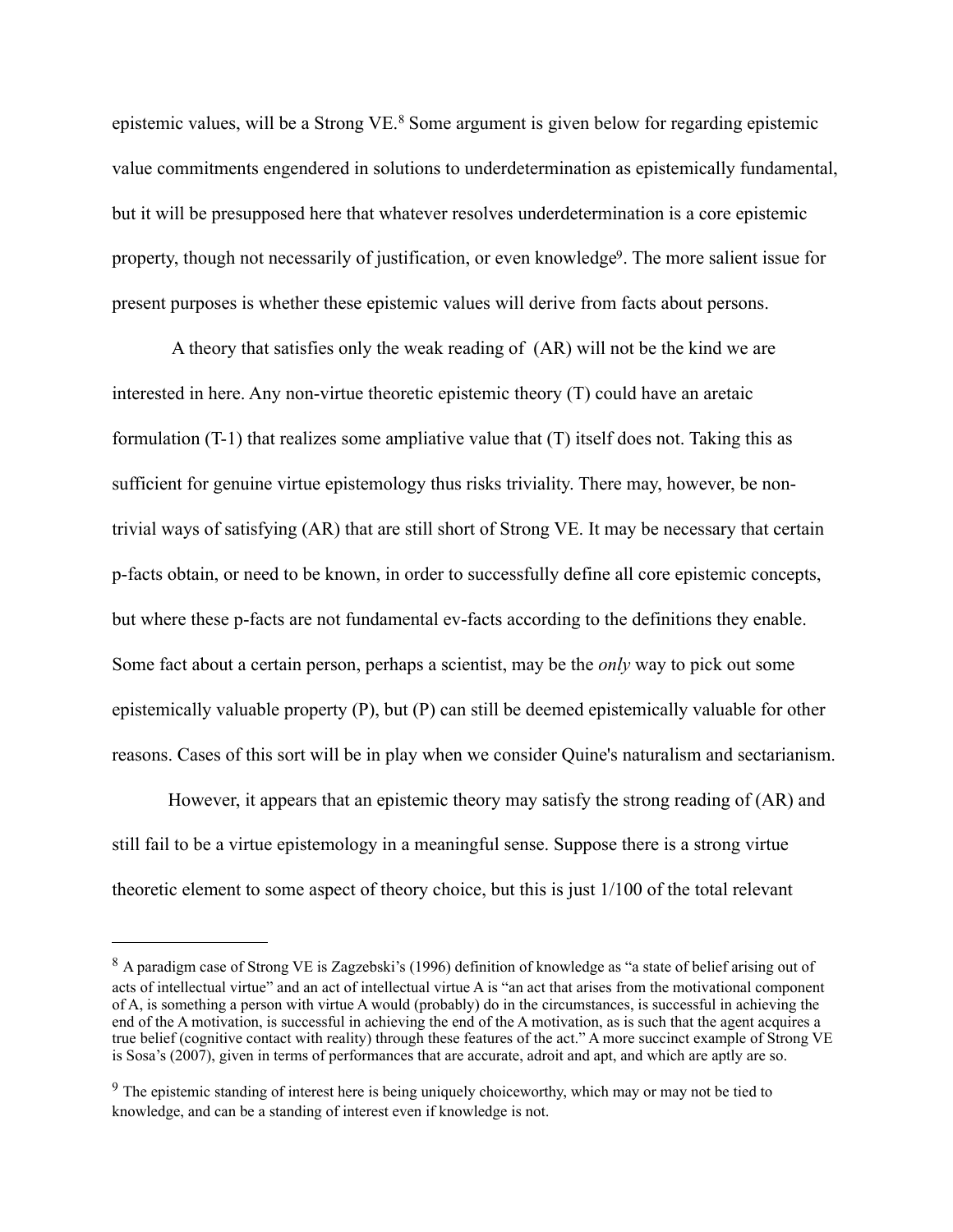variables. This could hardly be called a virtue theory, even if that one variable is fully virtuetheoretic. Even if Quine were to have a strongly virtue-theoretic resolution to underdetermination, it would not follow that his theory is plausibly deemed a virtue epistemology.

This objection does not land for the current inquiry, and is likely to be ineffective when it does. Our interest here is to find out whether Quine's solution to underdetermination is virtue theoretic, and is thus restricted to just that aspect of his epistemology, regardless of what proportion of overall theory choice this turns out to be. Moreover, if a solution is indeed virtuetheoretic, then, if a theory counting as scientific knowledge or as having top epistemic standing requires that there be no other theory with equal epistemic standing relative to the same body of evidence, this single virtue theoretic factor in overall theory choice will be very large in significance, even if it remains small in number. This holds even where the other variables do all the heavy lifting prior to the point of facing underdetermination because, *ex hypothesi*, they do nothing after that point and this point must be gotten past. It could turn out that solving underdetermination has little or nothing to do with knowledge or epistemic success, or that there really is no such problem in the first place, and in either case the virtue theoretic factor could indeed become insignificant in overall theory choice. These considerations are beyond the scope of this paper. If we grant that underdetermination is a problem, whatever resolves it will be a significant aspect of our epistemology.

 An account that satisfies the Axiological Requirement must also have an appropriate epistemic psychology because an epistemological theory might be agent based without being virtue based. Thus, only certain kinds of p-facts can be ev-facts in a virtue based epistemology.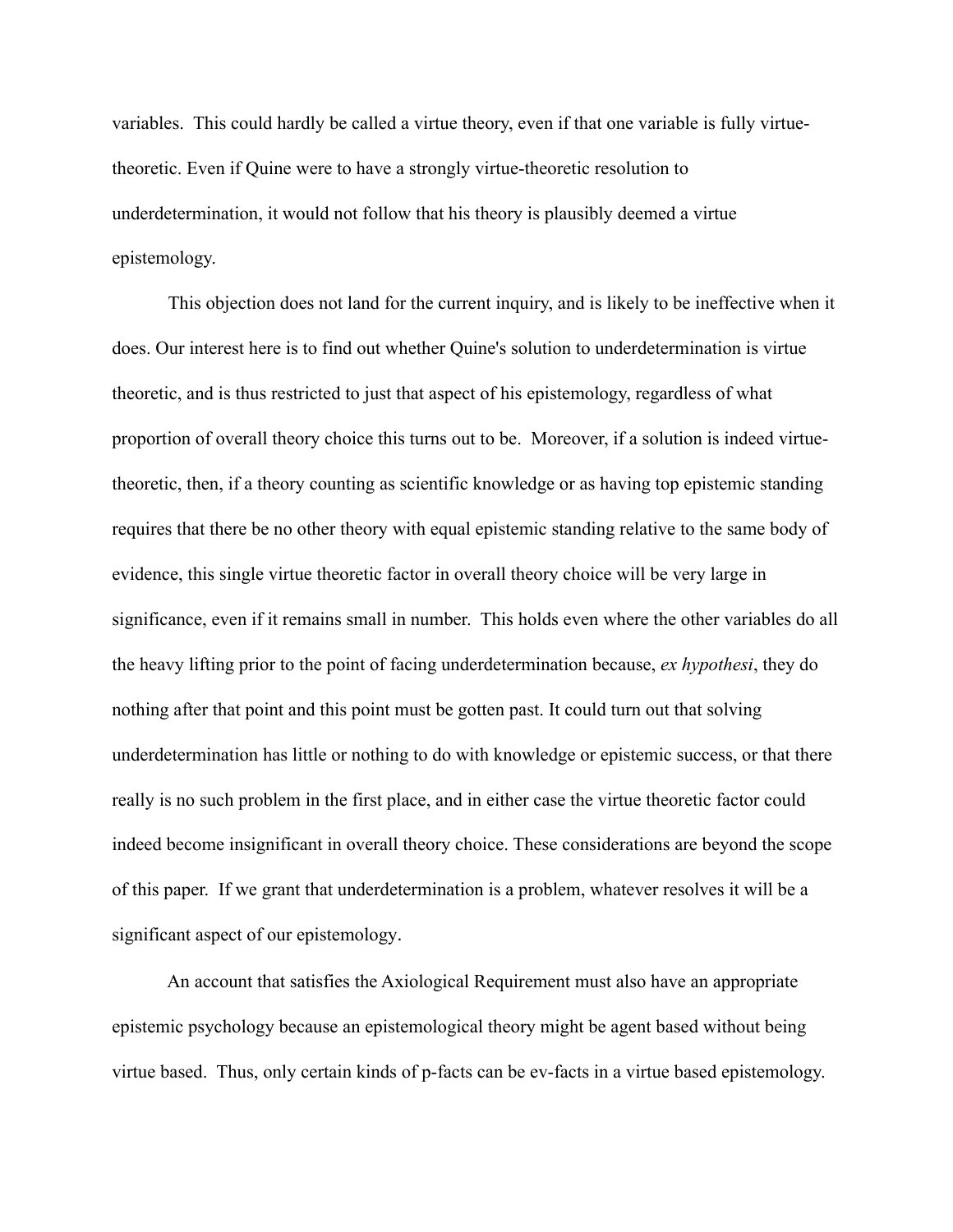It is conceivable that a moral or epistemic good is defined in terms of states of a person, and that the value of their acts or beliefs derives from these states, say the content of their motives, but if we are a character trait skeptic like Doris (2002) and Harman (2009), the relevant agent states will be neither constitutive nor component of any virtue. Also, it will not suffice to regard any good or useful property of a person as a virtue, as Hume appears to do. The features of a person to which VE shifts focus must be of a specific ontological kind. Thus, we have an Ontological Constraint (OC) on the Axiological Requirement.

There are at least three ways in which (OC) is met in the current literature. Virtues are defined as a person's *faculties* by Sosa (1991) and Greco (1999), a person' *skills* by Sosa (2007), Greco (1993) and Bloomfield (2000), and as their *character traits* by Zagzebski (1996), Montmarquet (1993), and Code (1987). These reflect Thomistic, Platonic and Aristotelian approaches respectively, and will differ in both the kind of p-facts that generate epistemic value and how these p-facts must stand in relation to epistemic ends in order to confer epistemic value on a belief. Virtuous faculty attributions require only external success in bringing about epistemic ends and are explained in terms of accuracy relative to the aim of truth. Attributions of skills or character traits require more than accuracy because success must be explained in terms of a techne or motivational state respectively. To have an excellence of character requires a normative commitment to the end one reliably attains, whereas to have a skill simply requires that the end attained is due to a competence involving training, understanding and discipline. Skills and character traits are also *acquired* excellences, and thus ground some form of epistemic responsibility or credit not easily found in the faculty approach. The way a virtue epistemology satisfies (OC) will likely constrain the kinds of epistemic values attributable to beliefs in (AR).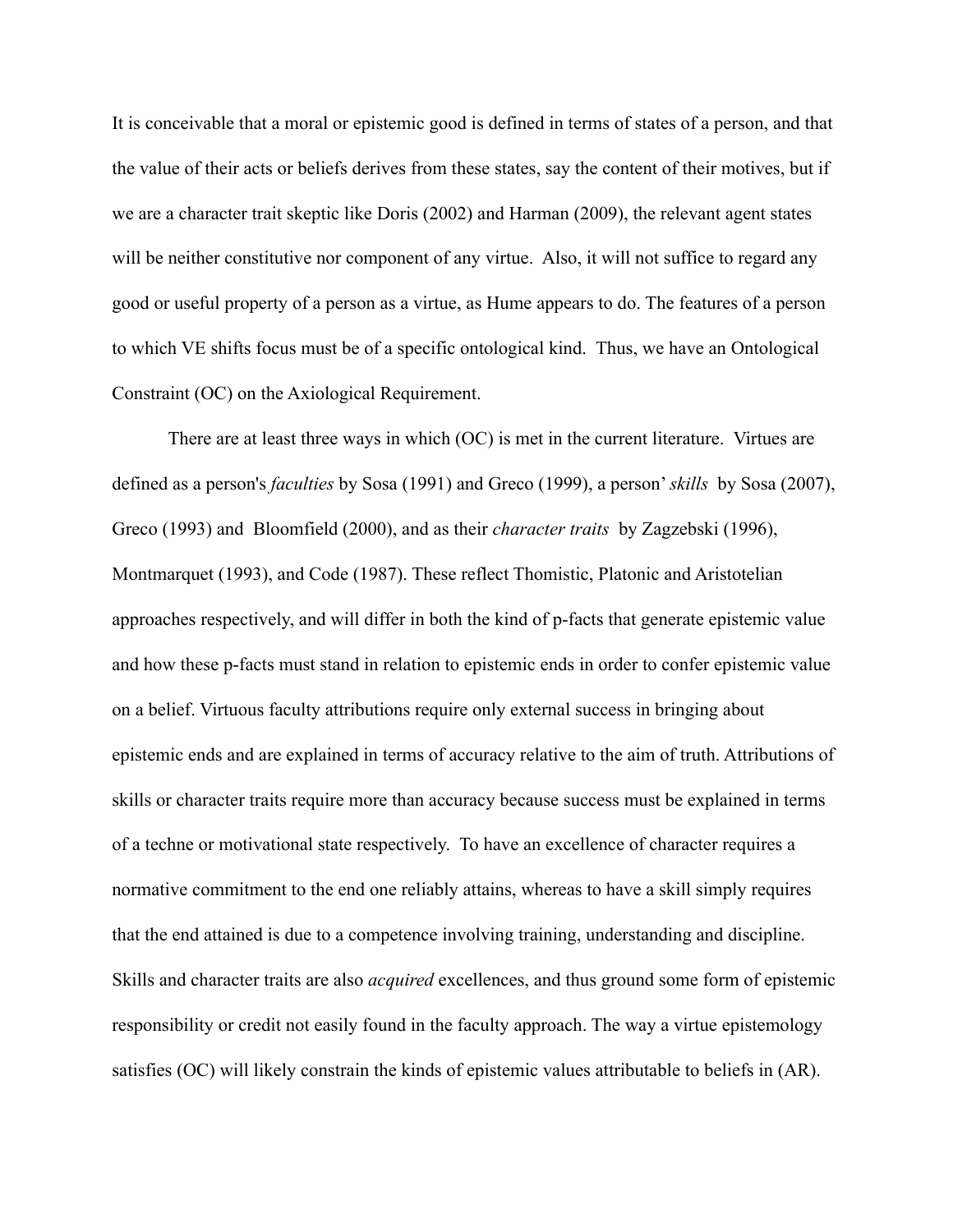Finally, there are paradigm cases of VE which practitioners agree count as members of the kind. Here we gloss over some complexities of each type, as they are many. *Virtue reliabilism* is the view that knowledge is true belief grounded in a person's stable, truth conducive (reliable) habits and cognitive faculties, including memory and perception (Sosa, 2007). *Virtue responsibilism* is the view that knowledge is a true belief formed through the conscientiousness, impartiality and sobriety of the agent, as well as other virtues of character that arise from a desire or motivation to achieve truth and avoid error (Montmarquet, 1993). The *Neo-Aristotelian* approach claims that knowledge is a belief that arises from a deep and enduring acquired excellence of a person such that the person is both motivated by and successful at achieving certain intellectual ends (truth, understanding, wisdom) through their excellence (Zagzebski, 1996). A similar view of John Greco's (2009) that avoids commitment to Aristotelianism is that S knows that p only in cases where (a) S is subjectively justified in believing P by virtue of the cognitive dispositions S manifests when thinking conscientiously and (b) as a result of this S is objectively reliable in believing p.

In each case, knowledge is accounted for by describing some feature of a person of an appropriate ontological kind in virtue of which their beliefs earn epistemic standing. The positions described above need not be taken as competitors, or sources of ultimate disagreement, as different accounts of virtue may be appropriate for analyzing different types of knowledge and suitable for different epistemic interests. However, in the next section we will see that a faculty approach that is merely reliabilist will not suffice to resolve underdetermination.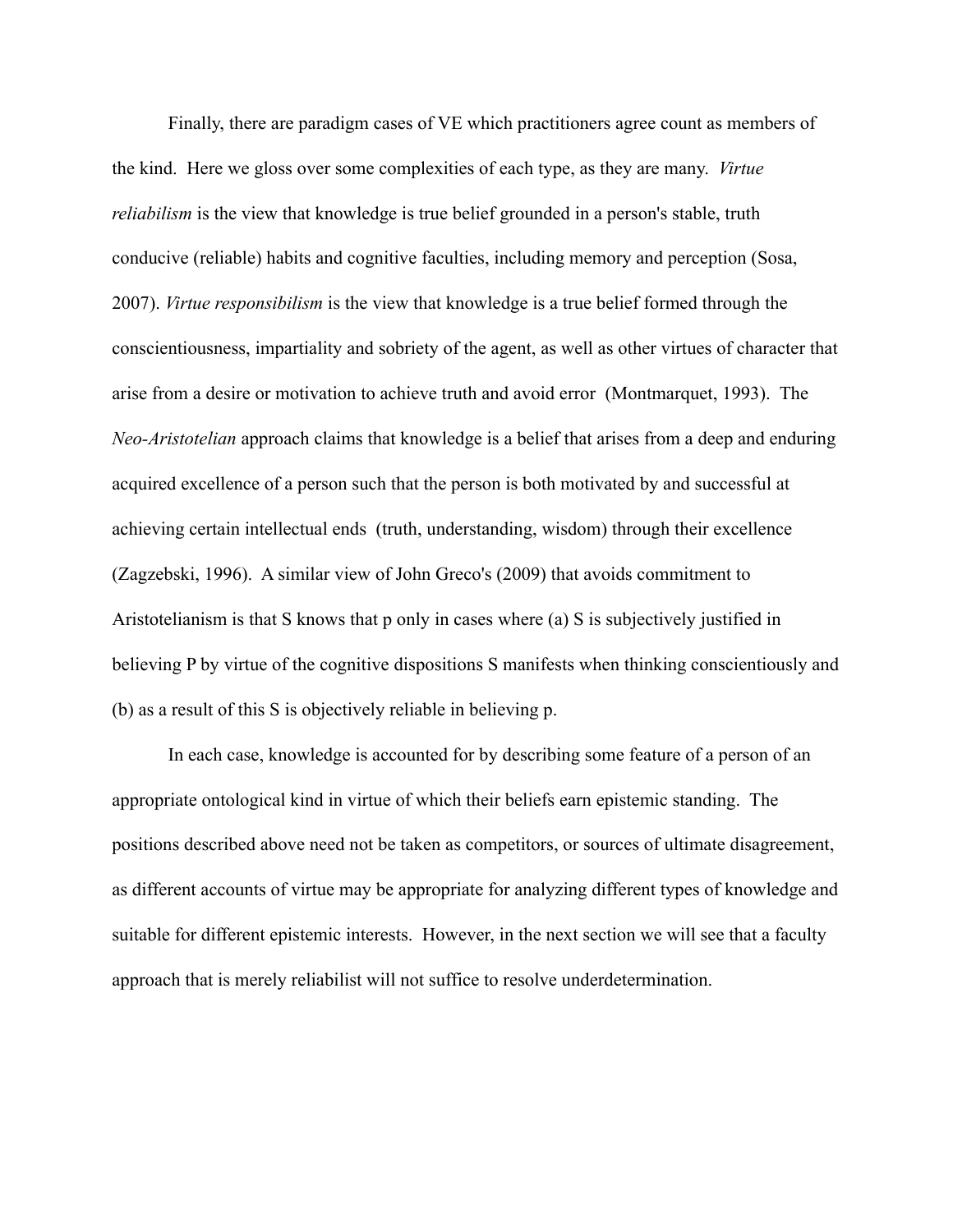With the above in mind, we can evaluate Quine's account according to the Axiological Requirement, the Ontological Constraint, and proximity to paradigm cases. First, we examine the virtue-theoretic solution of Pierre Duhem.

## 3. Duhemian Virtue Epistemology

 Pierre Duhem's contention that scientific theories can only be tested in conjunction with auxiliary hypotheses leads to the well-known worry that a scientific theory can never be definitively refuted, and that multiple strategies of revision are equally viable options in the face of disconfirming observations. The epistemic problem raised is to explain how theories are rationally chosen when empirical evidence underdetermines theory choice. Absent a solution, we are either absent an explanation of how scientific knowledge is possible, or left with a radically revised account it.[10](#page-11-0) More desirable is a rational solution that avoids radical epistemic implications, though this victory will be hard fought since it is our best rational methods that lead us to underdetermination.

 David Stump (2007) argues that Duhem's solution is found in a cluster of moral and intellectual virtues called 'good sense', and has much in common with contemporary work in virtue epistemology. Duhem's guiding image is "the scientist who acts as an impartial judge and makes a final decision." (ibid., pg. 155). Scientists exercising good sense converge on one uniquely choiceworthy theory, and it is precisely this fact that makes it the choiceworthy theory. Impartiality, sobriety, intellectual courage, humility, rectitude and probity are the virtues that steer scientists between timidity (retaining the theory being tested but not the auxiliaries) and

<span id="page-11-0"></span> $10$  This point can be put in terms of unique epistemic standing rather than knowledge.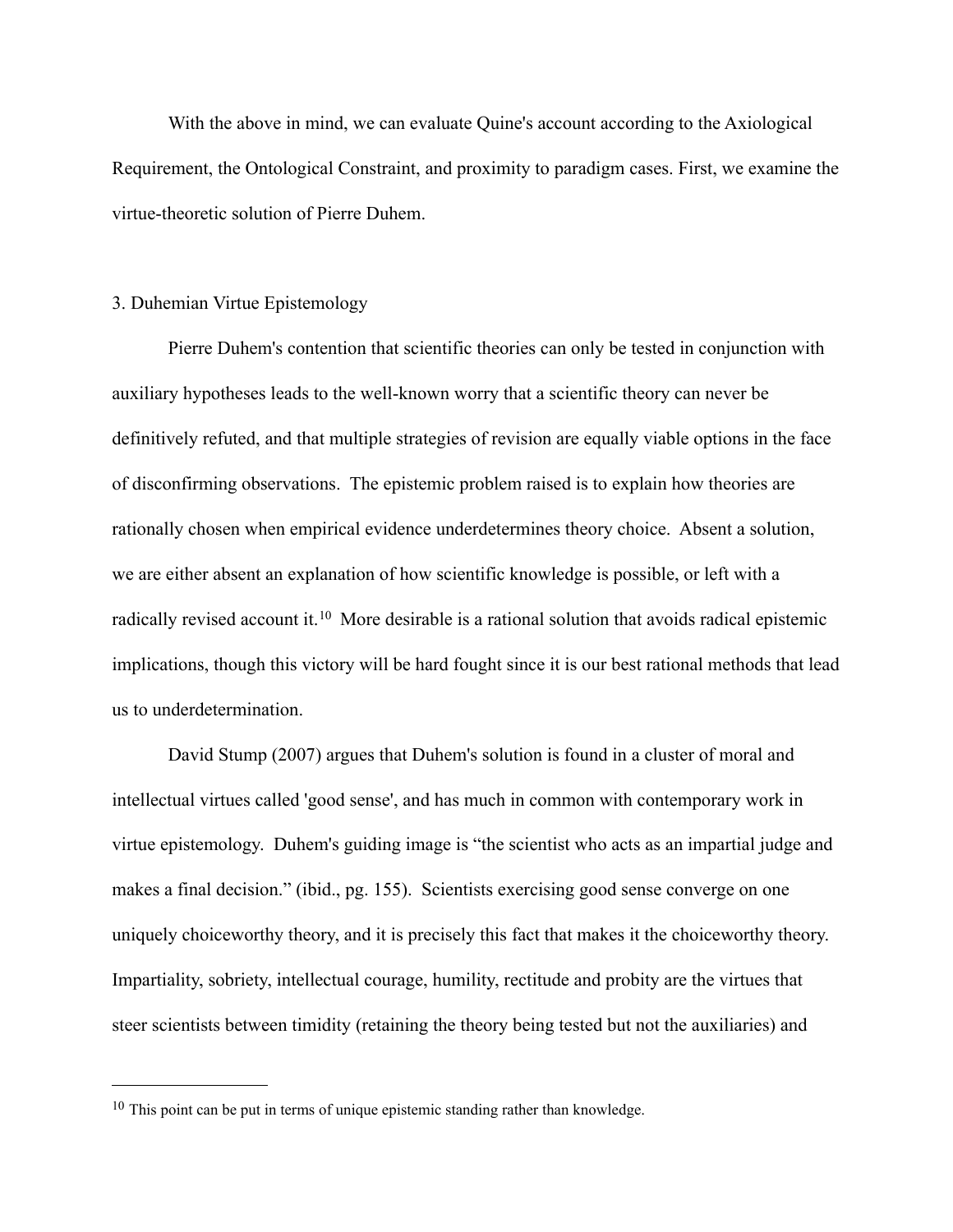boldness (rejecting the theory being tested) in the face of underdetermination (ibid.) According to Stump, while Duhem does not have a full blown epistemic theory, it is clearly the moral and intellectual virtues of good sense that allow scientists to proceed rationally in making theory choice determinate (ibid., pg. 150). Duhem meets the challenge to scientific knowledge from underdetermination with the virtues. $11$ 

 Virtue epistemologists often argue for the insufficiency of process reliabilist theories of knowledge. Underdetermination poses a challenge not only to process reliabilism, but to virtue reliabilism as well. Stump argues that a consequence of Duhem's view is that "Reliability is an insufficient criterion for deciding between competing scientific theories because it can leave the choice before two equally good theories unsettled. The scientist must choose, so other criteria must come into play." (ibid., pg. 155) Given two equally reliable theories, the value of reliability is insufficient to ground a choice between them. The addition that virtue reliabilism makes to process reliabilism is that a faculty is the item that must be reliable, and this move may confer advantages in addressing counterexamples based on how a belief was formed (e.g., strange and fleeting processes, Gettier cases, crystal balls) or the environment within which the faculty is operating. But, underdetermination presents the very different challenge that two or more rival theories will be grounded in equally reliable virtues, or that one reliable virtue will have two evidentially equivalent but incompatible theoretical outputs. If virtue reliability is our only epistemic value, each theory will enjoy equal epistemic standing and we are again left with no

<span id="page-12-0"></span><sup>&</sup>lt;sup>11</sup> Compare Duhem's approach with Stroud (1984, pg. 248), who notes that our continued acceptance of a theory in the face of underdetermination "could only be explained by appeal to some feature or other of the knowing subjects rather than of the world they claim to know" and this typically is seen as "undermining our knowledge of the world". Duhem and VE in general does not regard this turn to the subject as a problem, if it is a turn to their epistemic virtues.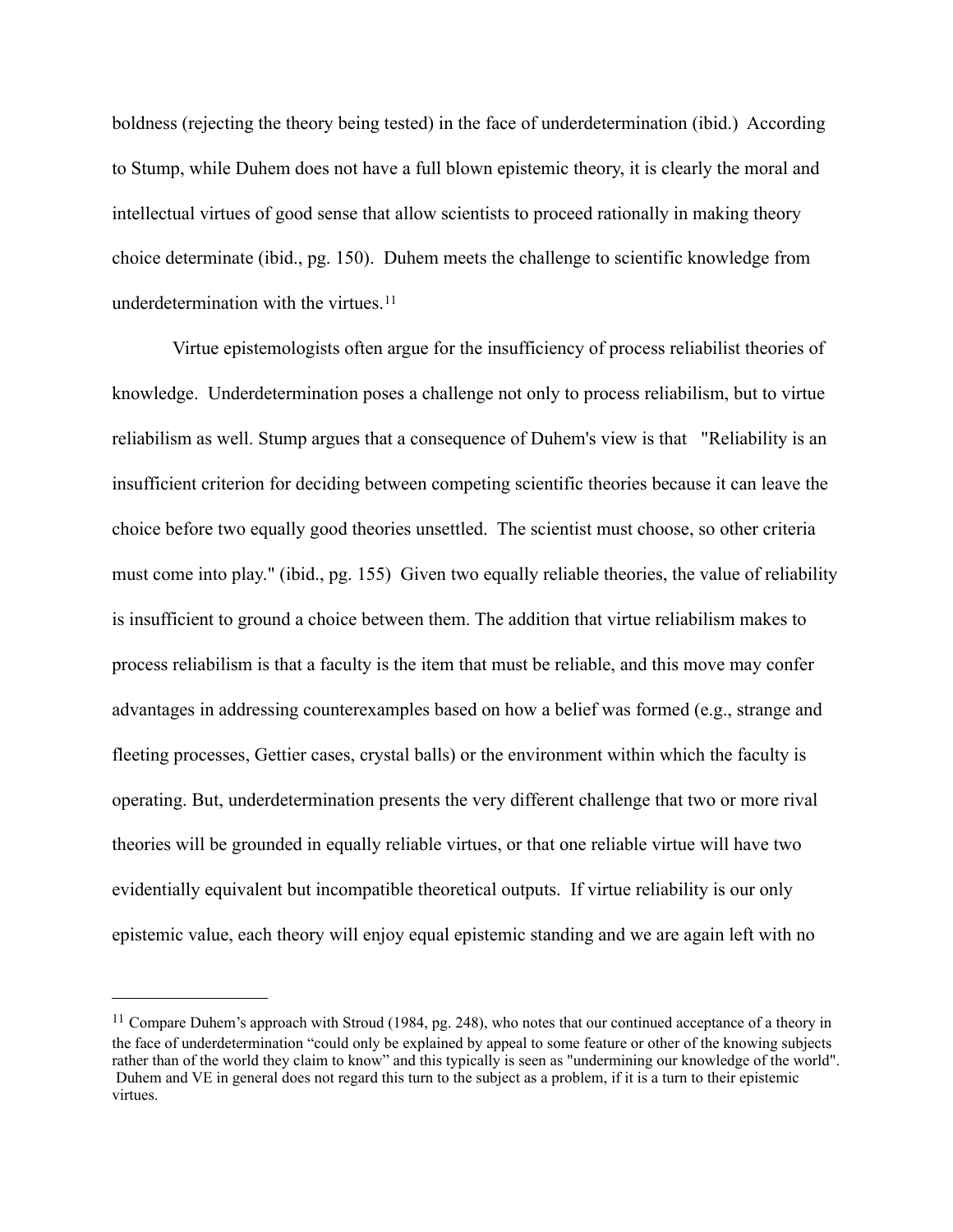grounds to distinguish one theory as uniquely choiceworthy. Appealing to the reliability of our virtues is simply not sufficient for a solution here because equal reliability is built into the problem. If one theory were to be so distinguished, there would be no problem of underdetermination to begin with.

 Duhem's account easily satisfies the strong reading of (AR). The objectivity that restores determinacy is in the scientist, not the science (ibid., 153). Independent of this connection to the virtue in the agent, the theory lacks unique epistemic standing. Importantly, it cannot be the other way around - Duhem cannot analyze the concept of virtue here as the qualities of mind or character had by those who believe the objectively choiceworthy theory, or who respond to the choiceworthiness of the choiceworthy theory. For Duhem, there is no uniquely choiceworthy theory independent of it's being deemed choiceworthy by virtuous scientists.

 Duhem does not explicitly state that his virtues are character traits rather than skills, but this is the most natural reading, and he is justifiably be read as satisfying the Ontological Constraint in either case. The more interesting point is that the epistemic values of good sense are continuous with the epistemic values underlying the hypothetico-deductive method, though perhaps understood through a distinct mode of presentation. This suggests that a single form of rationality, or at least a single set of epistemic values, can both underlie scientific method and resolve epistemic obstacles facing it<sup>[12](#page-13-0)</sup>. The scientist applying the hypothetico-deductive method and the scientist exercising good sense in response to underdetermination can see each other as engaged in a common rational endeavor. Resolving underdetermination thus does not require a radical departure from core scientific rationality.

<span id="page-13-0"></span><sup>&</sup>lt;sup>12</sup> But see the Objectivity Problem of section 5 to see that this will not be easily accomplished.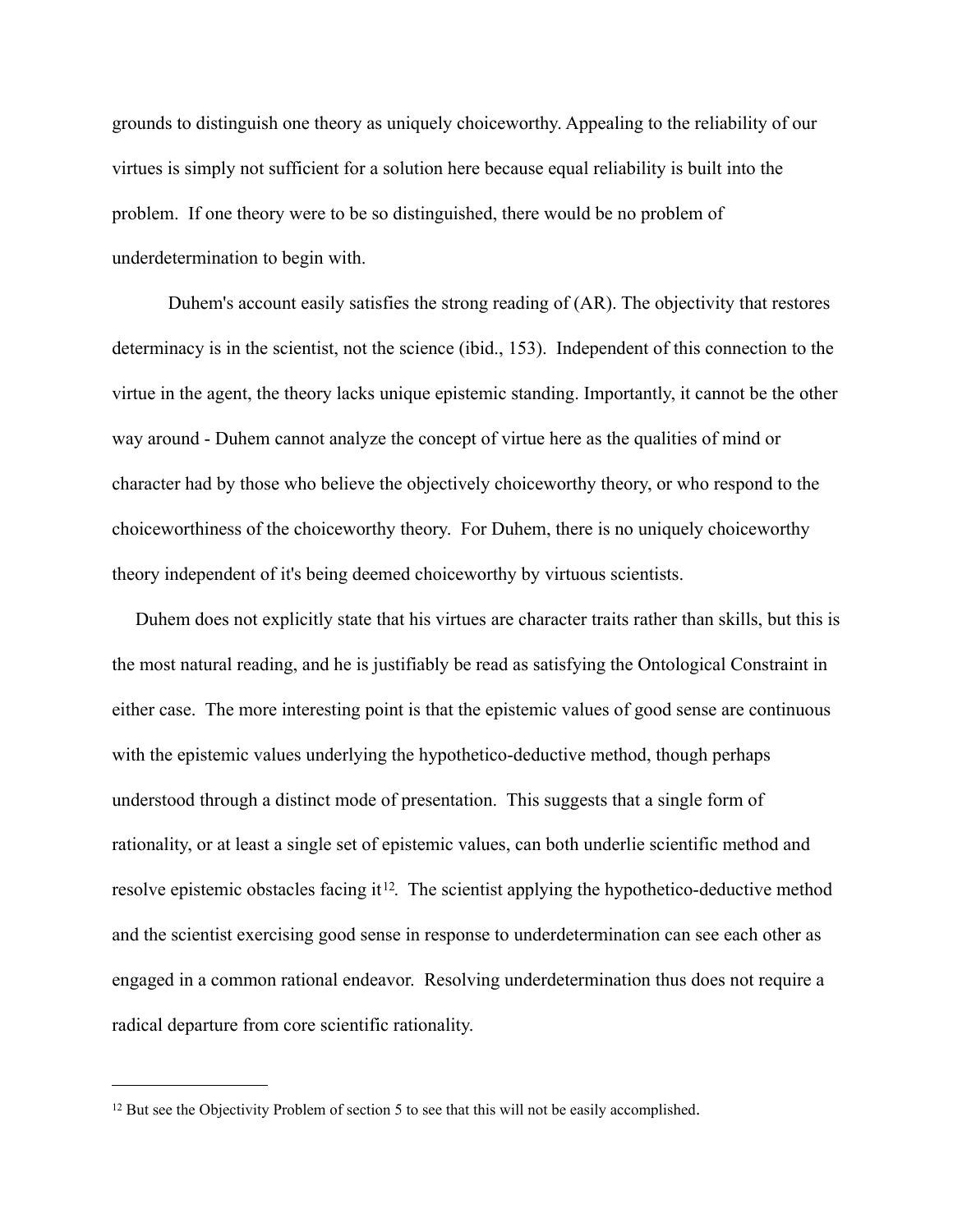Stump's reading of Duhem gives us a novel form of virtue epistemology; no existing form of virtue epistemology is shaped around the project of resolving underdetermination. Let us call any Duhemian inspired virtue epistemology *D-VE*. Taking Stump's Duhemian account as the model, some features of D-VE will include the following: non-UD contexts are *not* regulated by an aretaic epistemic axiology. Let method and evidence reign when they can. When working within a UD context, epistemic normativity becomes aretaic with the express purpose of resolving UD. The epistemic agent must be rational in resolving UD, where, if we follow Duhem, what counts as 'being rational' will be continuous with pre-UD epistemic values. Being epistemically virtuous in D-VE requires success in making theory choice determinate and that we do so in a rational way.

 A few things follow immediately from this initial characterization: rationality within UD will have to be different from rationality outside of UD. The latter leads to UD and hence cannot be its solution. Yet, post-UD aretaic epistemic values must specify a way of being rational that is consistent with pre-UD non-aretaic values. What to count as a proper continuity relation will have to be carefully spelled out. However this is analyzed, this part of the theory is where we get substantive intellectual virtues.

 An explicit aim of D-VE is what I call 'epistemic uniqueness', that one and only one theory emerge as choiceworthy. The kind 'choiceworthy theory', and perhaps knowledge itself, must emerge as *sui generis*, a genera with a single species. The epistemic axiology of D-VE will thus necessarily include uniqueness. It may be that all or most epistemic theories countenance this value, though it is rarely if ever made explicit in definitions of knowledge. In D-VE, it is a constitutive end of the virtues.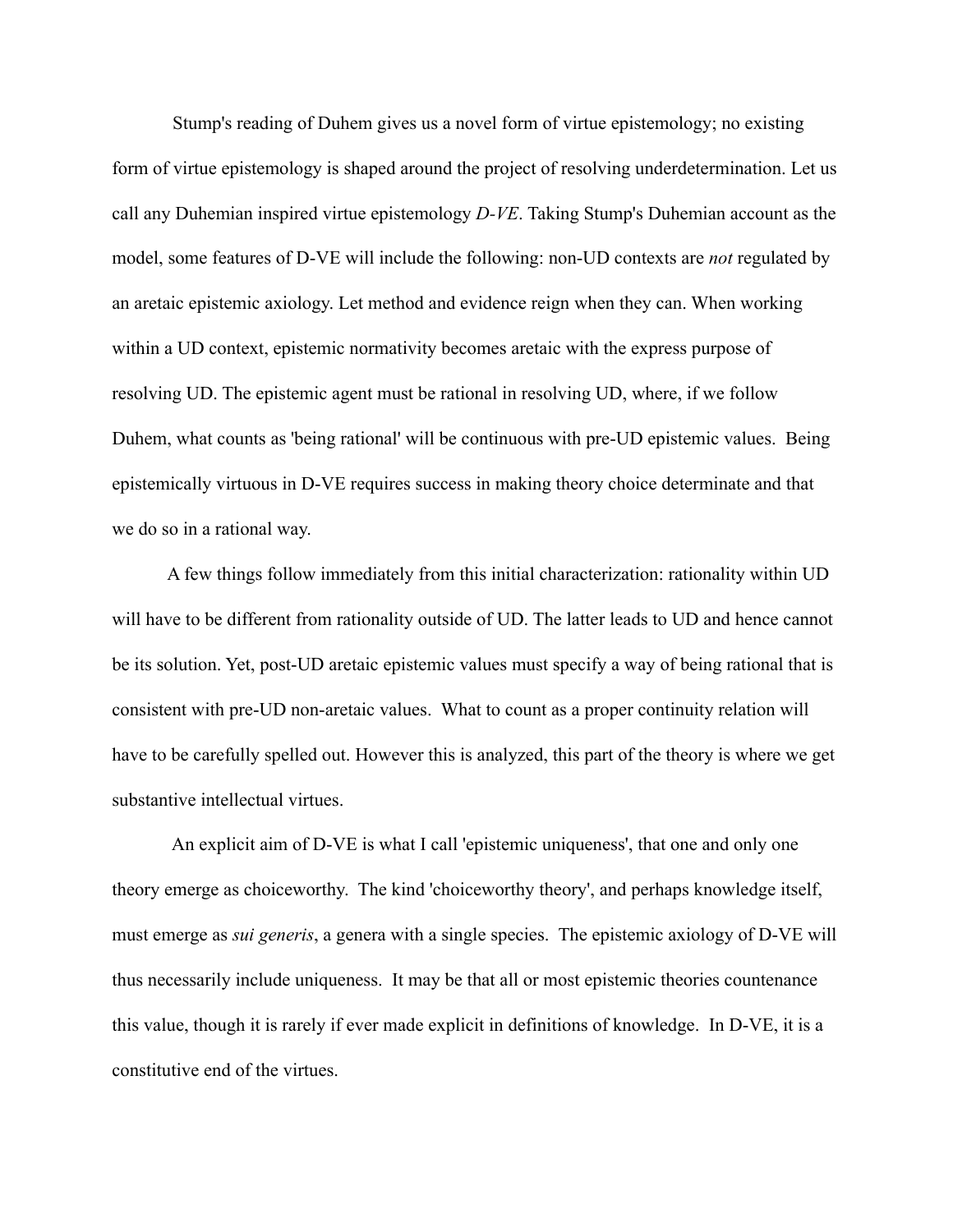Finally, it is unlikely that this form of virtue epistemology will have a veritically monistic axiology. The value of evidence is grounded in the value of truth, but whatever feature of a theory shows it to be uniquely choiceworthy cannot, *ex hypothesi*, count as evidence for it. If it did, underdetermination would not hold in the first place. Thus, the epistemic value of the virtues of good sense cannot be evidentialist, otherwise the choiceworthy theory will turn out to be the one better supported by evidence. Furthermore, uniqueness simply does not appear to be veritic, since it does not make a theory more likely to be true *per se*, it just gets rid of the competition. However, if we adhere to the continuity requirement, this break from truth cannot be complete since the subject still has to be conducting himself rationally according to (or continuous with) pre-UD epistemic values, and these will most likely be centered on truth. Doing both is the special achievement of this kind of VE. While we need something outside of veritic norms and rule governed rational methods, we want uniqueness to emerge from rational activity.

 The outline of the above species of virtue epistemology is just that, and will have to be examined in more detail to constitute a full blown theory in competition with, or alongside, the current range of options in the field. The continuity requirement, for example, might be abandoned or analyzed in a number of different ways, and a value monist may argue for a veritic reading of uniqueness. For present purposes, we want to see if Quine espouses anything like Duhemian virtue epistemology.

## 4. Epistemology Naturalized As Virtue Epistemology?

 Since a minimal condition for being a virtue epistemology is that normativity has a central role, Quine's move to naturalize epistemology may quickly show that he is not one. Quine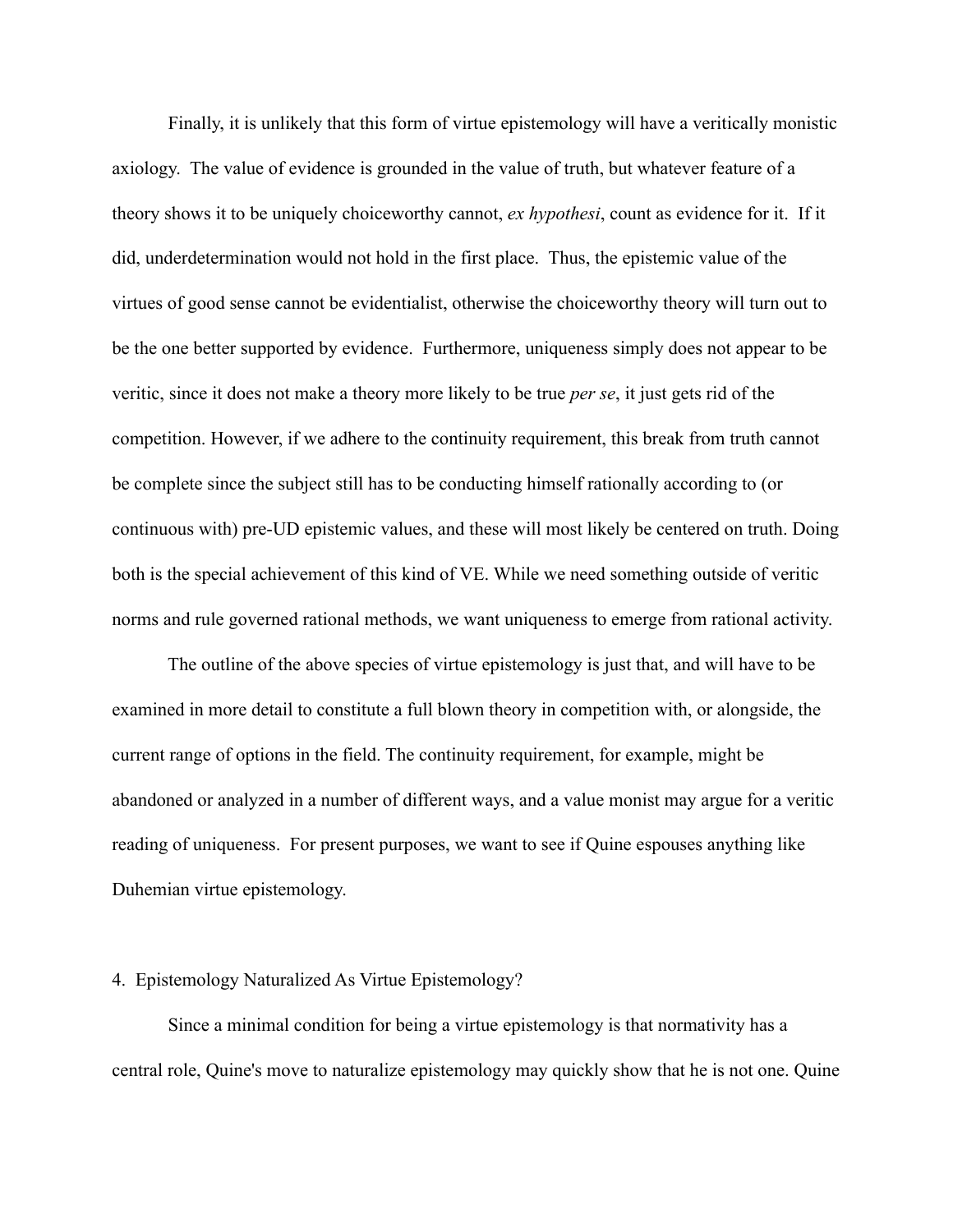infamously asks (1969, p. 75), "Why all this rational, creative reconstruction? Why not see how this construction really proceeds? Why not settle for psychology?" This is often taken as Quine's repudiation of normative epistemology in favor of a merely descriptive successor that tells us how the human subject moves from sensory input to theoretical output, and led Jaegwon Kim and others to charge that naturalized epistemology is not epistemology at all because it is nonnormative (Kim, 1988). If the "normativity charge" holds water, Quine is against virtue epistemology because he is against normative epistemology. Even if epistemic virtues were to figure prominently in a descriptive epistemology and thus satisfy the Ontological Constraint, the account will not satisfy the Axiological Requirement if the virtues do not function normatively.

 It is now widely recognized that Quine does not intend the elimination of normativity (Hylton 2007, Haack 1993, Houkes 2002, Gibson 1987). Quine unambiguously denies that naturalized epistemology is non-normative in "Reply to White", where he states that "naturalized epistemology does not jettison the normative for the indiscriminate description of ongoing processes"(Quine, 1986, p. 664). *The Pursuit of Truth* contains a whole section dedicated to epistemic norms where Quine clearly emphasizes the continuity of the normative (doctrinal) side of naturalized epistemology with traditional epistemology, as it remains committed to the crowning principle of empiricism, which can be read descriptively and normatively: *nihil in mente quod non prius in sensu (*Quine*,* 1992 , p. 72)

 Quine is thus clearly out to revise, perhaps radically, rather than to eliminate epistemic normativity. However, beyond the most general endorsement of empiricism, we have no indication of the specific content or structure of epistemic norms and thus nothing to assess under (AR). A more specific, but underdeveloped, commitment to epistemic normativity first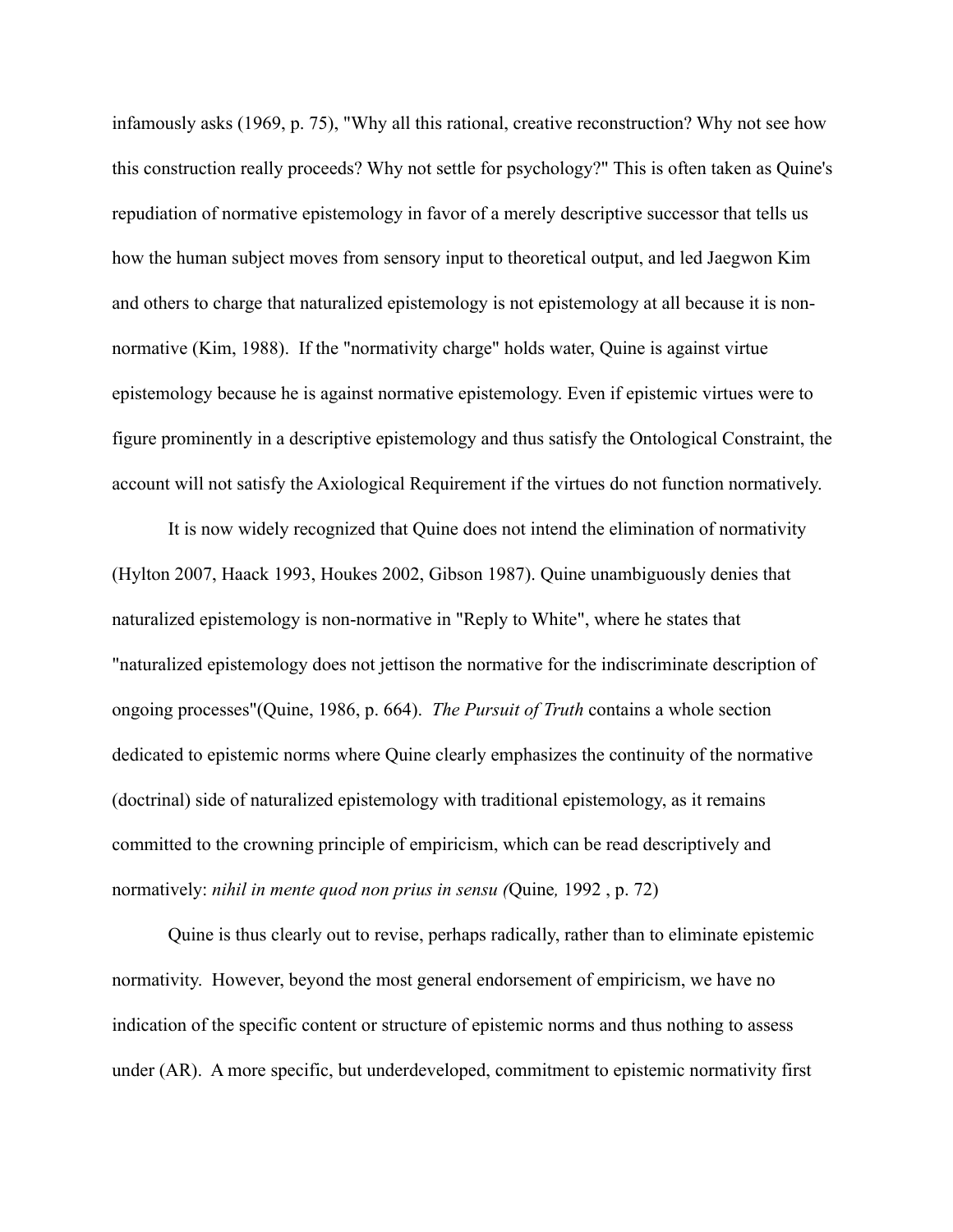stated in "Reply To White" is that traditional epistemic norms become the norms of the ''technology of truth seeking...or in a more cautiously epistemic term, prediction...it is a matter of efficacy toward an ulterior end, truth or prediction…The normative here, as elsewhere in engineering, becomes descriptive when the terminal parameter is expressed" (Quine, 1986, pp. 664-665). Quine retains the "technology" account years later in *Pursuit of Truth* where it is described as the technology of anticipating future sensory stimulation. Epistemic technology is Quine's successor to traditional epistemic norms.

 Quine is unfortunately succinct in describing the details of epistemic technology. Technology might just be a way of describing an adequate means and nothing more, it may enjoin specific features of technology as commonly understood, or even richer normative concepts like techne and praxis. To narrow this a bit, let us take naturalistic epistemic technology as some artifact or instrument that enables the project of predicting future sensory stimulation, which may include the hypothetico-deductive method and scientific hypotheses. Both improve our predictive powers beyond what we have in brute induction (see Quine, 1981, p. 57). The better account appears to be hypotheses distinguished by the hypothetico-deductive method rather than the method itself. While Quine is no innatist, he claims that the hypotheticodeductive method is the development of an innate expectation that similar episodes will have similar sequels (1981, pg. 56), and thus is better seen as a basic human capacity, with scientific hypotheses as its technology. In addition to scientific hypotheses, Quine includes methods of inducing predictions from them, including statistics, random deviation, and heuristics. (Quine, 1992, p. 20)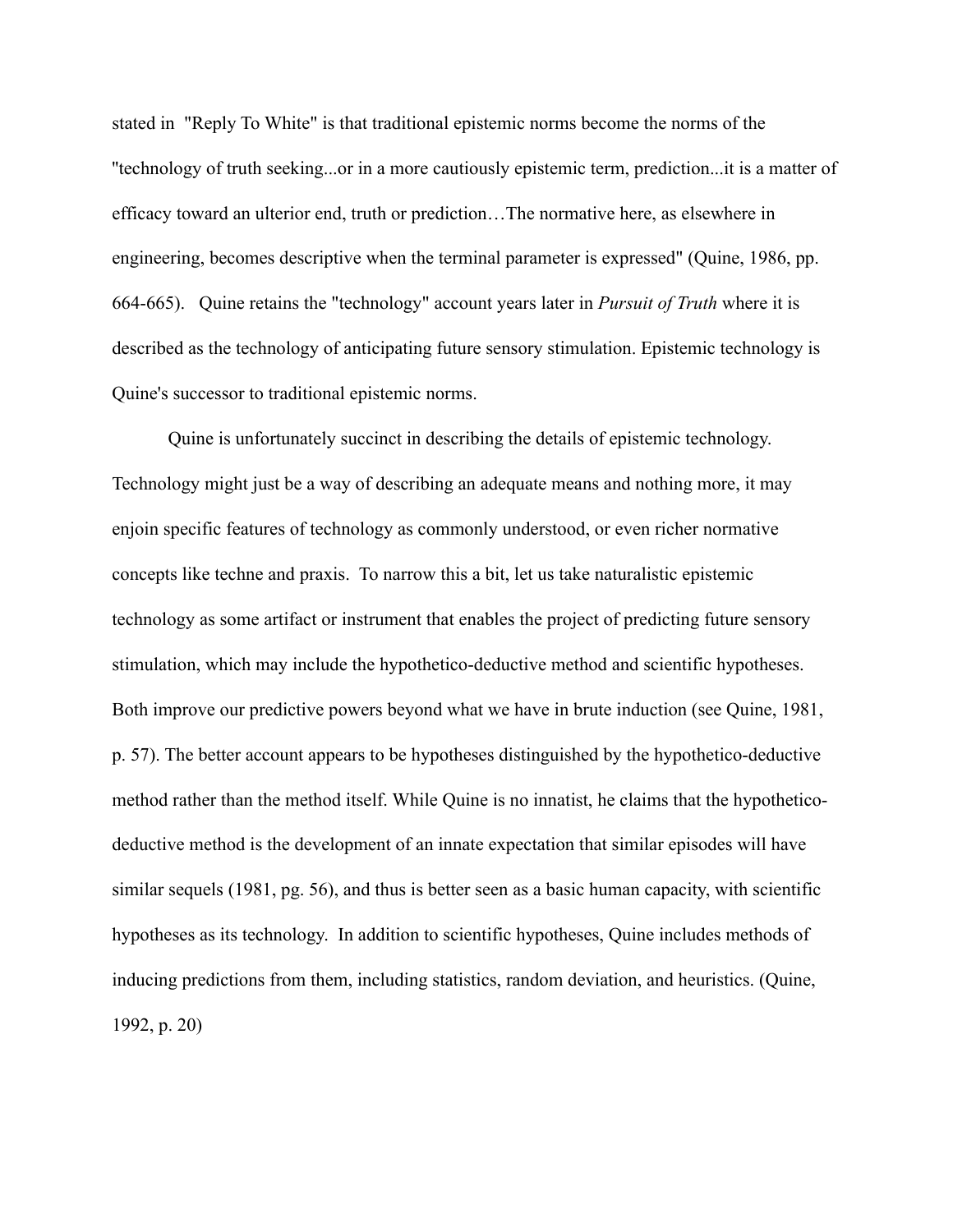This is a start, but to be assessable under (AR) we need to know what makes such a piece of technology good or excellent, and how technology supports the epistemic appraisal of beliefs. We cannot simply say that technology is good if it reliably or even very reliably reaches the end of truth or successful prediction. This yields the platitude that good technology does what it is supposed to do, but tells us nothing about the properties in virtue of which it succeeds. These details of epistemic technology will have to be gleaned from the naturalist's descriptive project rather than the concept of epistemic technology itself.

 One discovery made in the naturalistic explanation of how the scientist "posits bodies and projects his physics from his data" (Quine, 1969, pg. 83) will be the norms and methods guiding the physicist's projection. Having no higher access to truth than our current scientific theory, the norms and methods here described will be the state of the art in the technology of truth seeking. Quine further hints at how *de facto* findings about his scientist's projection function normatively when he tells us that "our position in the world is just like his" (ibid) We too go from irradiated retinas to a theory of the world, a science of sorts, and we should be guided by kindred norms and methods. The norms and methods discovered in naturalistic explanation thus fix the standards of epistemic appraisal for scientist and layman alike.

 This tells us how technology can be regulative, but not what features distinguish good from bad technology. Quine is more direct on the qualities of good epistemic technology in *The Pursuit Of Truth* where he states that, " normativity comes in with the conjuring of hypotheses. Five virtues to seek in hypotheses are: Conservatism, generality, simplicity, refutability, modesty." (Quine, 1992 pg. 20) Quine's point here is normative, as the adequacy of any specific hypothesis can be assessed, but it is also a discovery of naturalism as these are the features of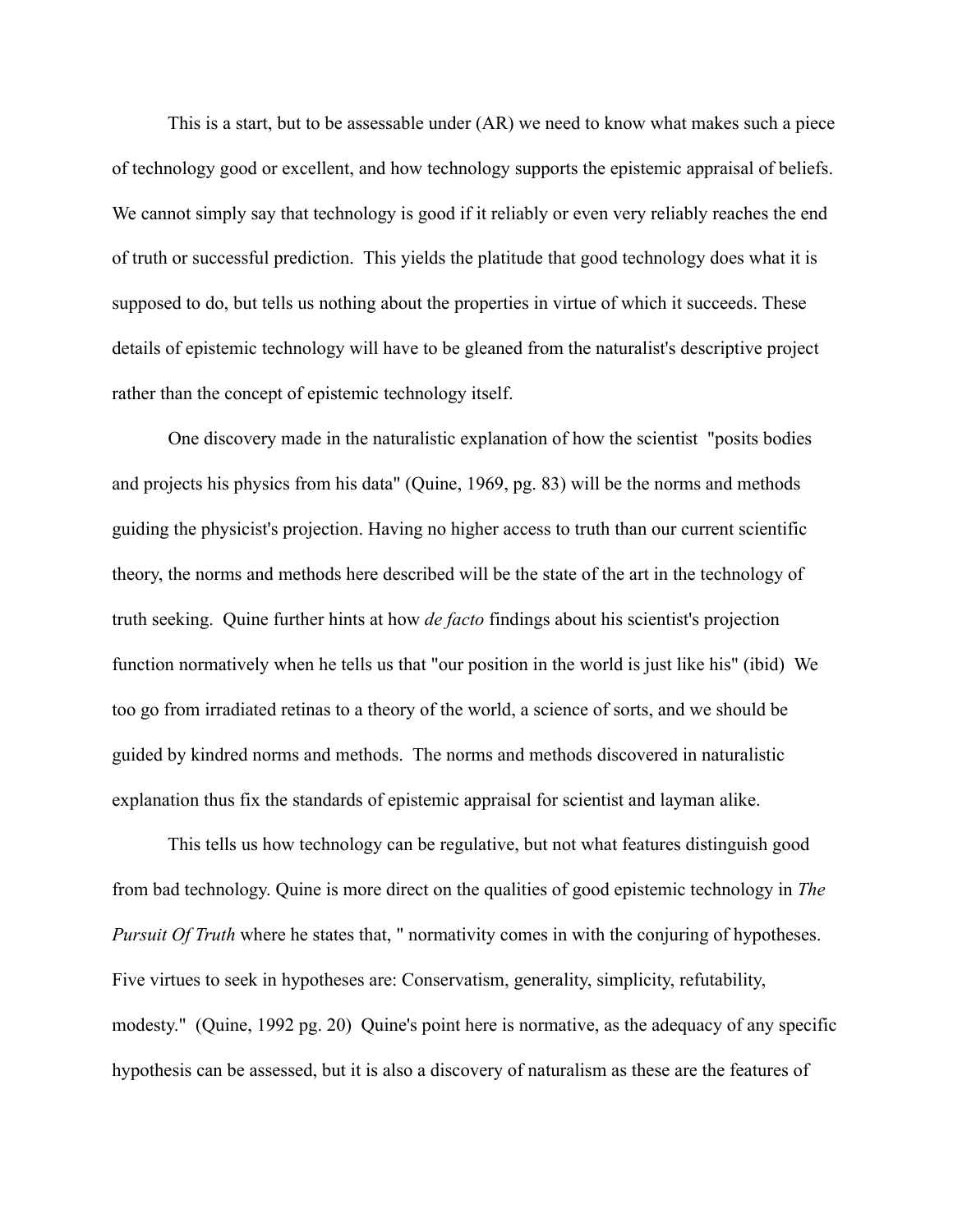hypotheses that scientists actually aim for. Like Duhem and Hempel, the process of theory construction is not algorithmic or rule governed for Quine because "creating good hypotheses is an imaginative art, not a science. It is the art of the science." (Hylton, 2007, p. 84 ) Theoretical virtues are marks of good epistemic technology, but there is no rule or set of rules for engineering virtuous theories.

 Quinian epistemic normativity now has sufficient content to assess under (AR). While we have the overt use of virtue terms, Quine's virtues are virtues of theories, not theorists. Theoretical virtues are not conferred upon a belief or hypothesis because of p-facts involving the way it was conjured up by a scientist, or because of any p-facts about scientists at all. Satisfying an agent independent standard for counting as virtuous is what makes a hypothesis count as such. While this standard can only be the one accepted by the scientist whose projections we study as naturalists, this fact about scientists simply fixes a reference, and it will be features of the hypotheses picked out which makes them simple, modest, refutable and the like. While persons (scientists) are part of the technology that produces virtuous theories, they do not do the right kind of work to satisfy a strong reading of (AR). The virtues countenanced by naturalism reside in the science, not the scientist.

 The reference fixing role of certain facts about scientists warrants a closer look. Importantly, the content of theoretical virtues cannot be fixed *a priori* for Quine, but only by empirical investigation into actual scientific practice. We find that, while the properties in virtue of which a theory counts as simple, modest or refutable can be picked out by descriptions that do not refer to persons, p-facts about scientists are ineliminable in explaining how these properties become value conferring. Facts about scientists are not what makes a theory simple, fruitful, explanatory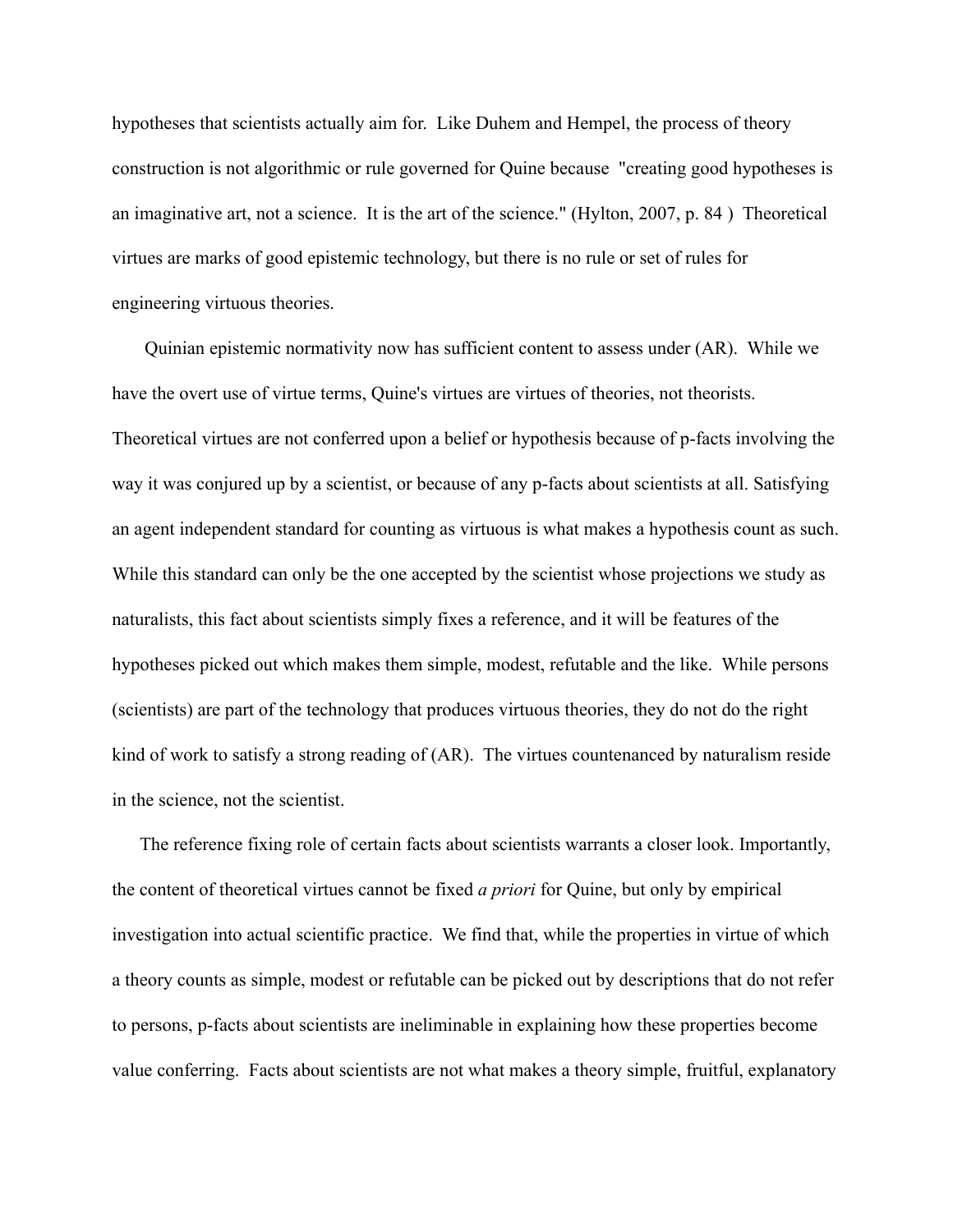or conservative, but it is the fact that scientists converge on these properties of theories that makes them epistemic-value conferring properties. Thus, p-facts about scientists are what make certain facts about scientific theories ev-facts.

However, this kind of p-fact is not doing the right kind of work in conferring epistemic value. Scientist's select theoretical virtues as guided by previous predictive successes and failures in theory formation, and in time develop capacities to form theories with these virtues. These capacities are likely to be reliable because they track properties of successful theories, but they have the wrong direction of analysis. The independently determined epistemic standing of successful scientific theories is what makes the properties that our scientist takes as virtues count as such. It is thus the success of scientific theories that makes the disposition to formulate virtuous theories a virtuous capacity.

 The case above may not be as clear cut as it appears, since it may yet turn out that facts about past scientists constitute some part of the positive epistemic standing of successful scientific theories. This is taken up in the following section. Also, our scientist may track the virtues of past scientists, rather than virtues of their theories, in forming dispositions to develop virtuous theories. Adequately resolving these issues requires further inquiry into the history and practice of science than is possible here. Accordingly, it will be premature to conclude from the role given to Quine's scientist that the relevant facts about her are ev-facts.

Regarding the Ontological Constraint, since Quine is loathe to admit anything agent-like between the meager input and the torrential output, it is hard to see how it could be met. Quine's behaviorism eschews the ontological commitments needed to justify reading any p-facts about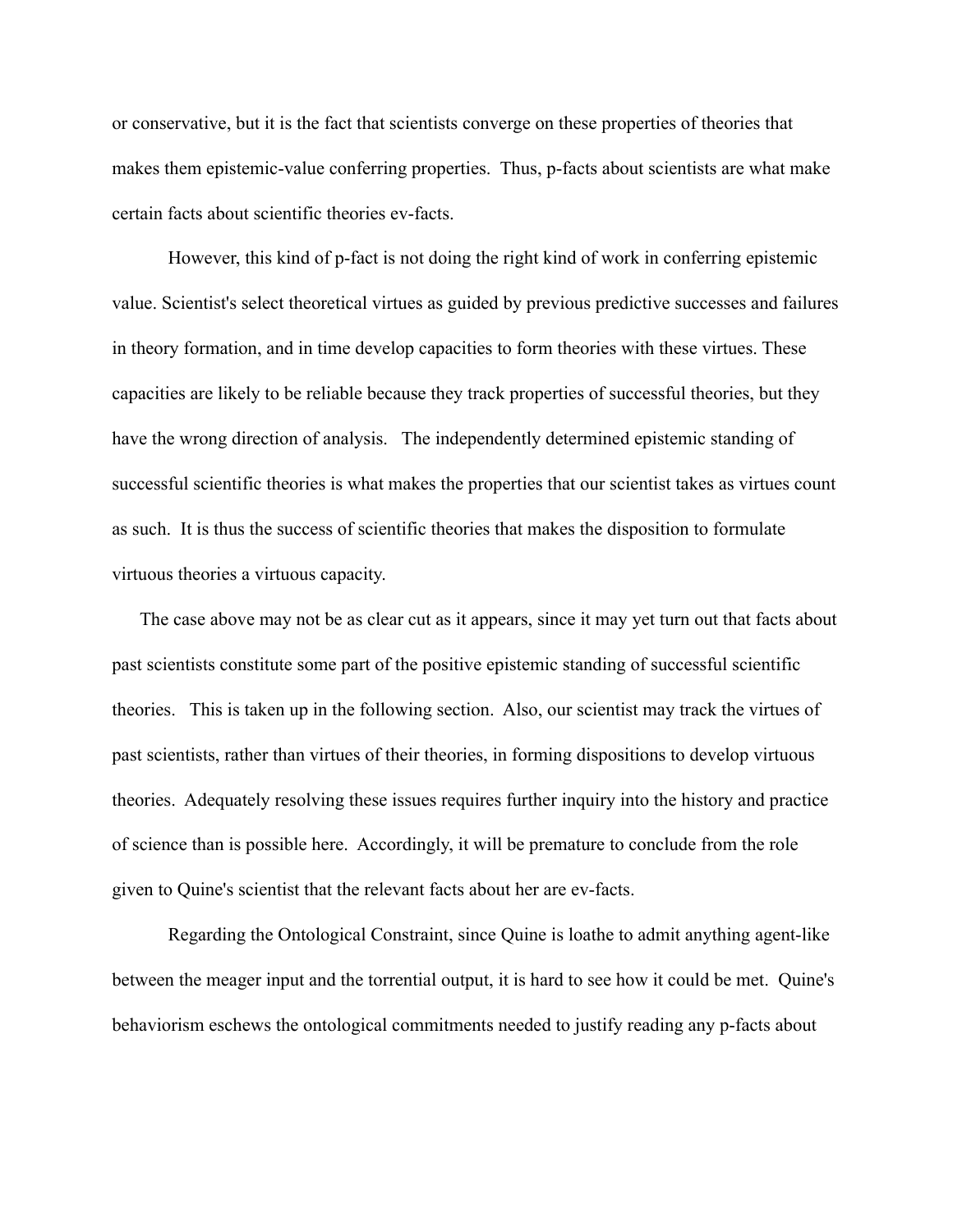scientists as virtues. Quine has faced consistent pressure to give up this point of his philosophy, but the Quine of EN is stoutly committed.

Quine's move to naturalize epistemology thus leaves us at some distance from both of the main planks of virtue epistemology. However, one finding of naturalism is that our physics is woefully underdetermined by sensory evidence, even with our best epistemic technology in hand. In *The Pursuit of Truth* (Quine, 1992, p. 99), Quine says that it is unlikely that one theory will be uniquely choiceworthy even if we include consideration of their theoretical virtues. Since the theoretical virtues introduced above are not sufficient to make theory choice determinate, our current state of epistemic technology is not sufficient. To show us the way out of the woods, or perhaps how to live in them, further epistemic technology will be necessary. Theoretical virtues may not secure Strong (VE), but neither do they secure a uniquely choiceworthy theory.

#### 5. Underdetermination and Empirically Equivalent Theories Of The World

 Quine offers at least four formulations of underdetermination and his arguments for each has critics (see Bergstrom, 1993). These problems may indeed be Quine's, but they are not ours; only solutions are of interest here. Let the following frame the epistemic problem of empirical equivalence, shelving for the moment worries about the argument that would establish it: For every theory T-1 there is some distinct and incompatible theory T-2 such that T-1 and T-2 cannot both be true, T-1and T-2 have identical observational consequences, and are thus confirmed and disconfirmed by the same observational evidence. Any two theories that are empirically equivalent will either be equivalent in their theoretical virtues, or cannot be epistemically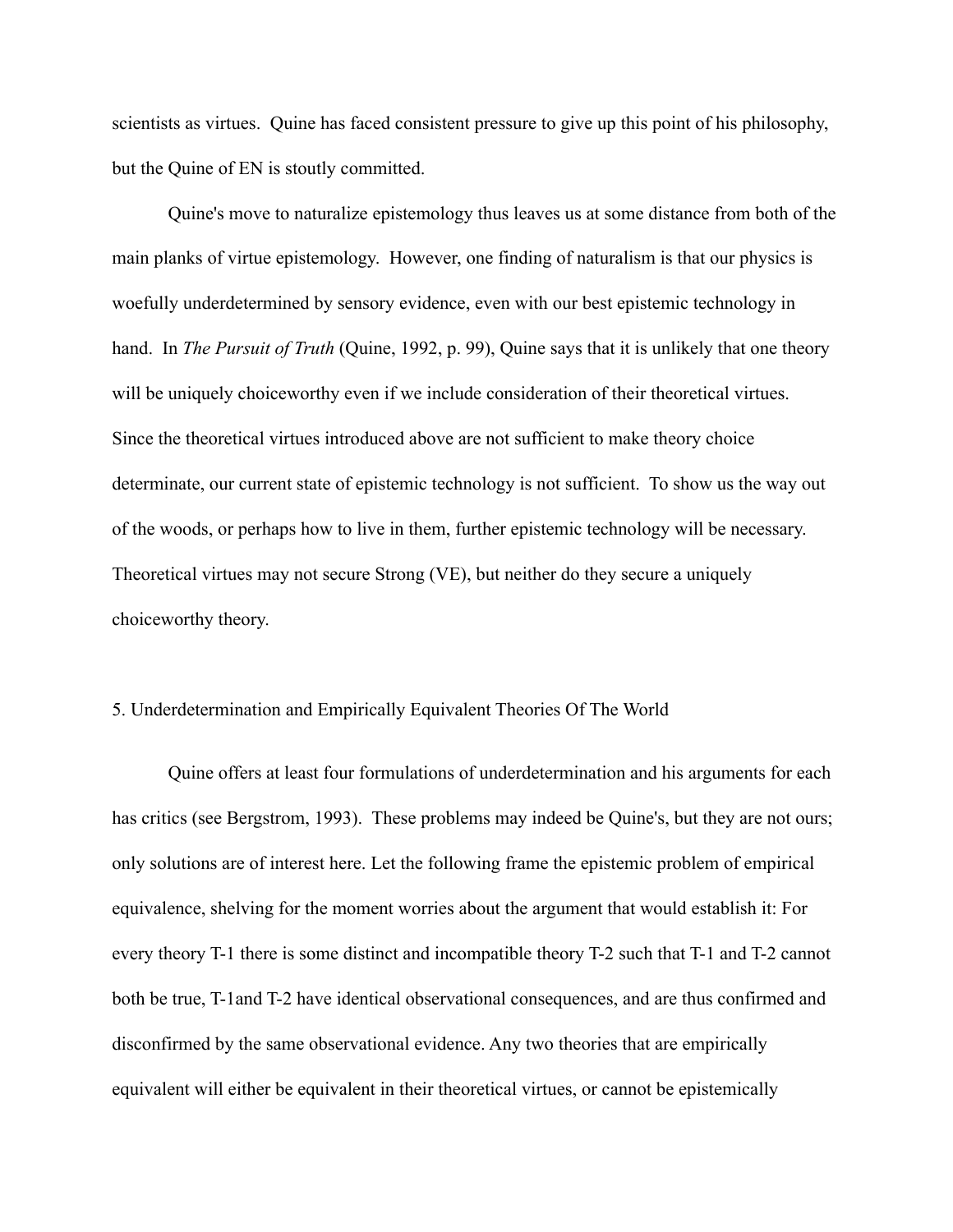distinguished over empirical equivalents on the basis of their theoretical virtues. Thus, every theory has at least one empirical equivalent and any epistemic value earned from possessing theoretical virtues will not be a sufficient basis for theory choice. Thus, there is no reason to believe in any theory rather than its empirical equivalent.

 Quine has vacillated between sectarian and ecumenical solutions over the years (see Quine 1992, Gibson 1987, Bergstrom 1993). The latter is the line of strict empiricism, granting "the cache of truth equally to each of the empirically equivalent theories" (Quine,1992, pp. 98-101). This would be the position of a neutral, objective arbiter of theories that maintains integrity to empiricist values. Quine notes a number of problems with this approach, in particular it runs afoul of the norm of simplicity because the conjunction of theories neither predicts nor explains anything new, and is thus no more empirically adequate than either theory alone. A different objection raised by Roger Gibson (1987) points to the difficulty of executing the naturalized epistemologist's explanatory project. Are there now many explanatory projects, many physicists, many technologies, many worlds? This does not sound like the project Quine describes in EN. From the perspective of naturalism, the ecumenical solution is counterproductive and Quine has expressed resistance to it, without going as far as outright rejection (Quine, 1992, p. 100). Some single theory must be endorsed to give us a single explanation of how the scientist projects his physics from his data.

 The other solution is the sectarian line, where one theory is deemed uniquely choiceworthy. One motivation here is Quine's 'maxim of minimum mutilation' (1992, pg. 14). Since no alternative theory has shown itself to be more choiceworthy, this principle counsels that the theory within which we realized that there are empirically equivalent alternatives is the one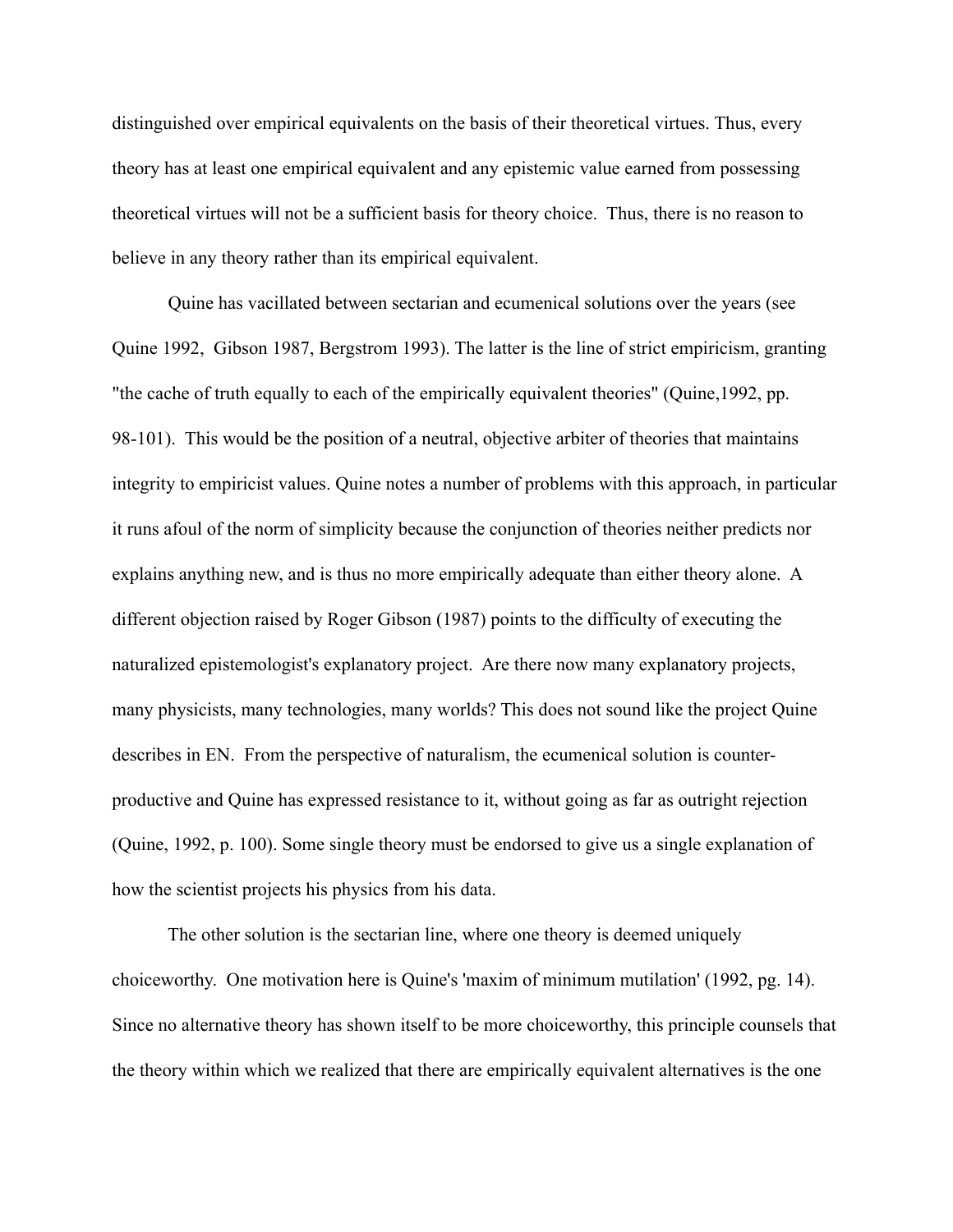to which we should remain faithful. If there is a fact of the matter that determines which of the equivalent theories is uniquely worthy of assent, it is the fact that determines which of them counts as one's own. This fact quickly pares the field of candidates down to one. The indeterminacy of meaning may show that there is no such fact (see Gibson, 1987, Searle 1987), but we adhere to the policy of restricting our concern to the epistemic axiology engendered in Quinian solutions, not their justifiability even by his own lights.

 For better or worse, one theory gets unique epistemic standing on the sectarian line, and Quine is able to get out of the problematic established by empirical equivalence. Concern now shifts to how this unique epistemic standing has been earned. We have nothing like Duhem's laudable virtues of objectivity and neutrality, in fact quite the opposite. As the name given to this solution suggests, the choiceworthy theory 'earns' its standing through partiality to one's own.<sup>13</sup> While this sounds more like a vice epistemology than a virtue epistemology, neither  $(AR)$  nor (OC) requires that what counts as an epistemic virtue need comport with tradition.

 Quine and Duhem both achieve uniqueness, but in completely opposing ways. Despite the prima facie unattractiveness of Quine's determinacy restoring values, they might be just what we need. How exactly will objectivity and neutrality succeed in distinguishing one theory over others if they are empirically equivalent? A virtuous Duhemian scientist considering empirically equivalent theories may end up like Buridan's Ass caught between Max Black's balls. As neutral, objective arbiters of truth, we are left without a basis for theory choice Call this the

<span id="page-23-0"></span><sup>&</sup>lt;sup>13</sup> The maxim of minimum mutilation might help present this as an epistemically principled partiality, although the principle contributed by the maxim is one that generally favors partiality to one's going theory of the world. Nonetheless, it typically counsels how to retain and *revise* a theory, and it just so happens that here it counsels retention without revision.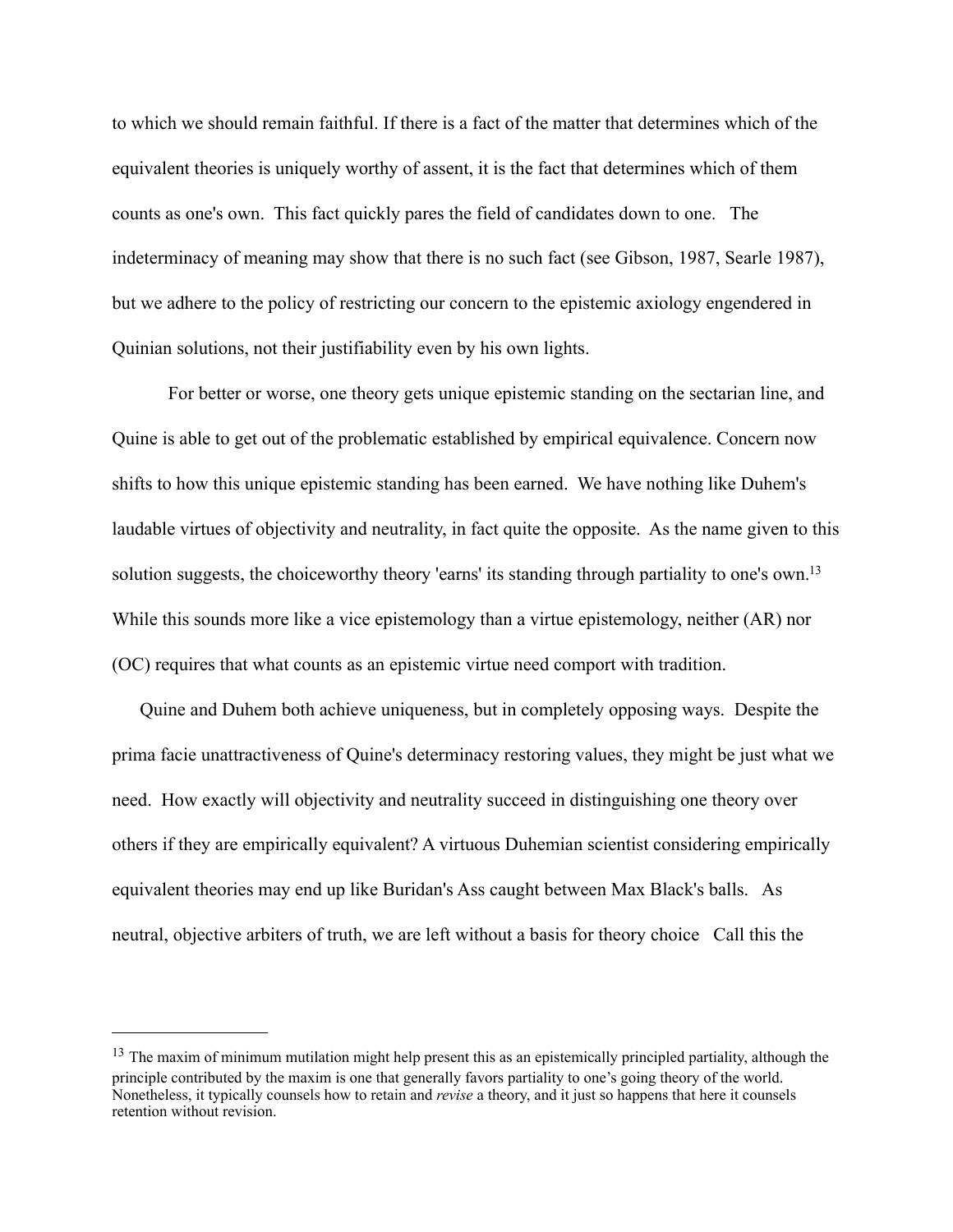Objectivity Problem for Duhemian VE[.14](#page-24-0) Quine might thus be right to urge doing something very different because virtuous Duhemian scientists are too objective to succeed.

 Disagreement with Duhem aside, is Quine's solution a virtue epistemology? In order to get unique epistemic standing for (T) on the sectarian solution, we need to add the p-fact that our scientist's home theory is (T), and it is because of this fact that (T) has an epistemic value not enjoyed by its equivalent rivals. Unlike the previous section, p-facts here satisfy the 'because of' requirement and are constitutive of the epistemic standing (T) has over it s rivals. However, the fact that a certain theory is 'one's own' does not appear to have the right ontology. The p-facts in virtue of which determinacy is achieved are not states of character, capacities, skills, or any interestingly agentive property, as they are for Duhem, and must be to satisfy (OC).

 A closer reading of sectarian determination makes a stronger case for (OC). The important property of a theory for the sectarian is more plausibly read as '*remaining* one's own as empirically equivalent rivals are encountered over time', rather than simply 'being one's own now'. Seen diachronically, the sectarian solution is an ongoing, temporally extended practice requiring sustained, consistent commitments to resist assenting to equally viable choice options encountered during scientific inquiry while maintaining the empirical adequacy of one's home theory. Sectarianism is a discipline that requires continued identification and maintenance, not a singular declaration or decree, and thus requires loyalty<sup>15</sup>. Moreover, it is only because of her

<span id="page-24-0"></span><sup>&</sup>lt;sup>14</sup> There is some hope that this objection could be met by appealing to the continuity requirement in section 3 which suggests that objectivity will be something different (though continuous) as part of good sense than in implementing the h-d method. It may thus accomplish something different in the face of equivalent theories and provide a basis for theory choice. Exactly how it would do so remains to be seen.

<span id="page-24-1"></span><sup>&</sup>lt;sup>15</sup> It may sound odd to speak of loyalty to a theory rather than a person, though we easily make sense of 'party loyalty' which seems to go beyond loyalty to any given set of party members, and Royce (1908) defines loyalty as a "thoroughgoing devotion of a person to a cause"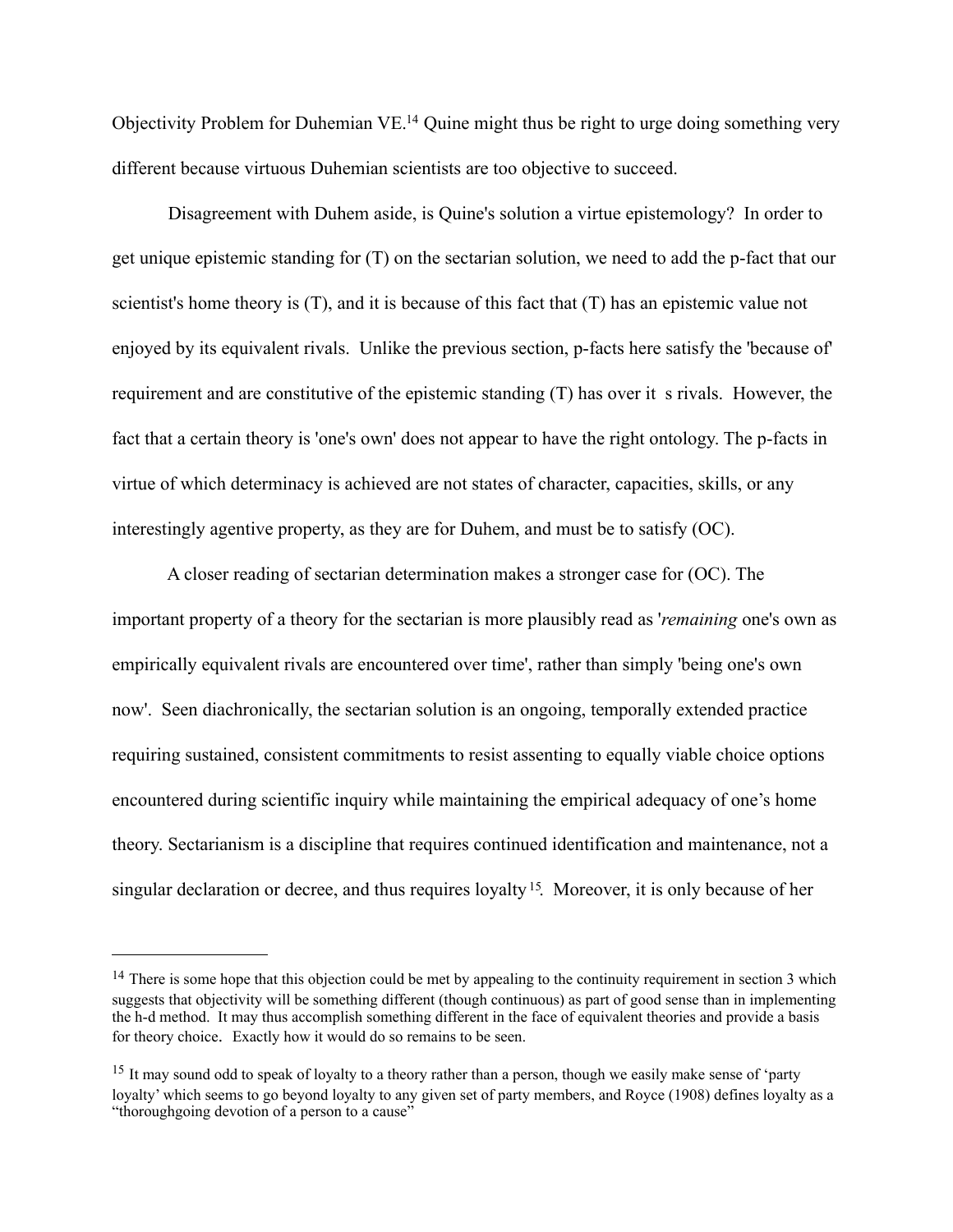loyalty that the naturalist's explanatory project survives the discovery of its underdetermination. Under sectarianism, the scientist's loyalty succeeds as an ev-fact because it is in virtue of being the object of the scientist's loyalty that a theory achieves unique epistemic standing. Loyalty to (T) generates the value of uniqueness for (T), and most certainly avoids the Objectivity Problem facing Duhem in the process.

 Epistemic loyalty can be a vice when it involves discounting relevant evidence and leads to cognitive indolence. To see that this is not the case here, consider Neurath's sailor and the web of belief as additional aspects of sectarian loyalty. The familiar metaphor of the busy sailor rebuilding his ship while at sea rather than on dry dock appears in many places in Quine's work to assert that philosophy and science are continuous, that there are no bright lines separating scientific disciplines, that all hypotheses are revisable, and to the perspective change of naturalism itself. In these many ways, Quine describes how a scientist remains loyal to his going theory of the world while making improvements to that very theory in light of ongoing testing and new discoveries. For our purposes, the metaphor of Neurath's sailor elucidates the norm of theory retention and revision fundamental to a proper understanding of sectarian loyalty.

"As scientists we accept provisionally our heritage from the dim past, with intermediate revisions by our more recent forebears; and then we continue to warp and revise. As Neurath has said, we are in the position of a mariner who must rebuild his ship plank by plank while continuing to stay afloat on the open sea. How do we decide on such retention and revisions?...by considerations of simplicity plus pragmatic guess as to how the overall system will continue to work in connection with experience." (Quine, 1966, p. 208)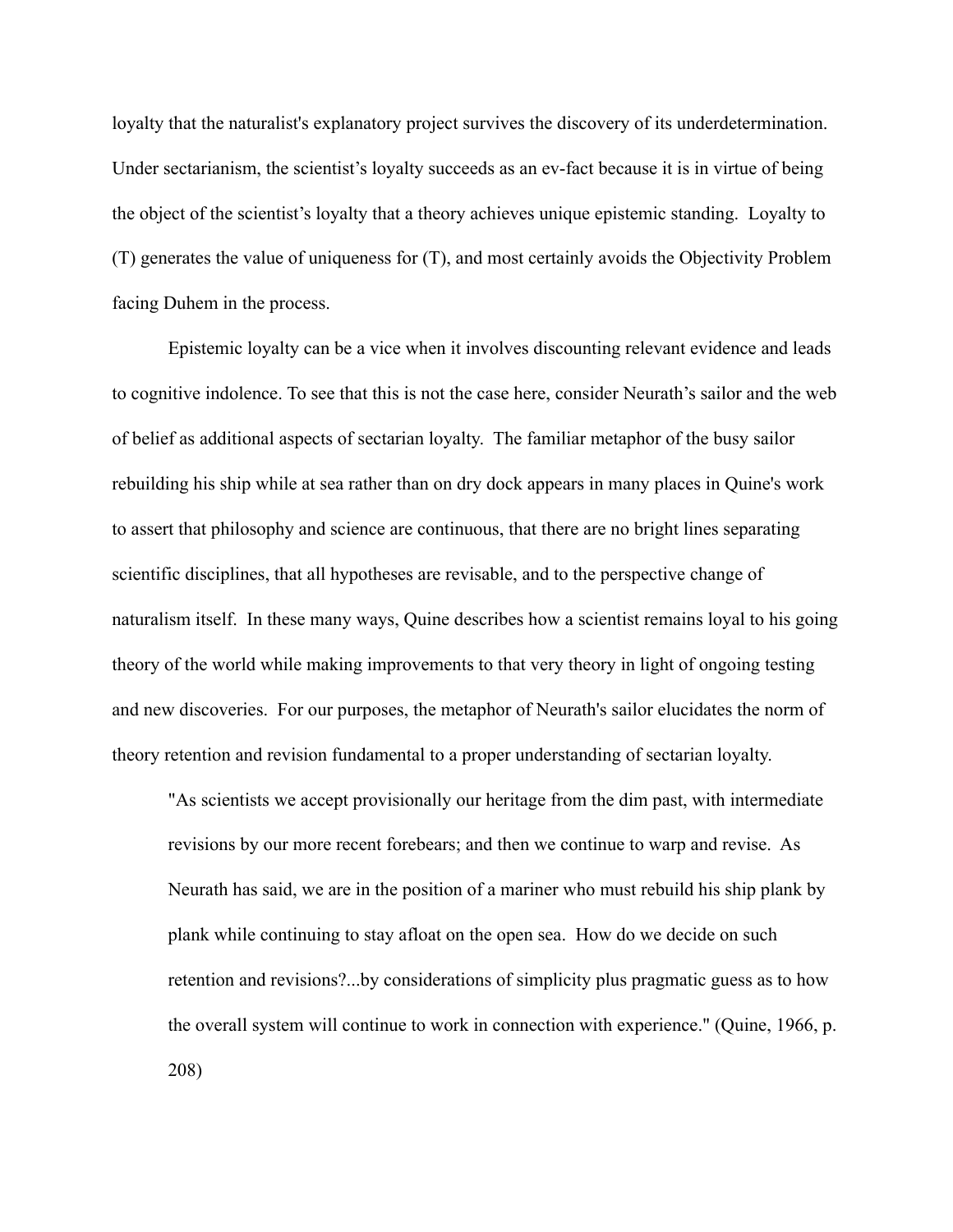The intuitive, non-rule governed process that guides revision and retention where method and evidence no longer suffice is, in these respects, similar to Duhem's good sense. Quine describes it as a 'pragmatic guess' rather than an exercise of virtue, but this may be more of a difference in style than content between the two views. If Neurath's sailor describes the process of sectarian loyalty, theory choice becomes determinate through the exercise of a skill set, not a bland bias.

 We can further explicate these skills as those exercised in modifying the web of belief in ways that respect the center-periphery distinction in the face of ongoing sensory experience. Statements in the center of the web are held solely for their contribution to the overall workability of the system, while statements at the periphery are held partly for their contribution to the overall working of the system, but largely for their link to experience (Sher, 1999, p. 94). A statement of logic at the center can, however, be revised due to a conflict at the periphery through a "chain of connections that begins and ends at the periphery." (op. cit.) Quine's sectarian scientist requires good judgment to know which kinds of revisions to make or withhold, and there is no algorithm that dictates how it shall be done. Knowing when the more radical change to the interior is needed and when a change at the periphery will suffice is quite similar to knowing when recalcitrant experience calls for boldness and when for timidity (respectively) on Duhem's account. Sectarian loyalty and objective neutrality are coming much closer together.

 The only barrier to a virtue theoretic solution at this point is Quine's ontological obstinacy against positing something agentive between the meager input and the torrential output, his behaviorism. Neuraths's sailor and the web of belief clearly provide the ingredients of a skills based virtue epistemology, and the importance of loyalty makes a character based account an option as well. But, we need some sort of psychology for our sectarian scientist to warrant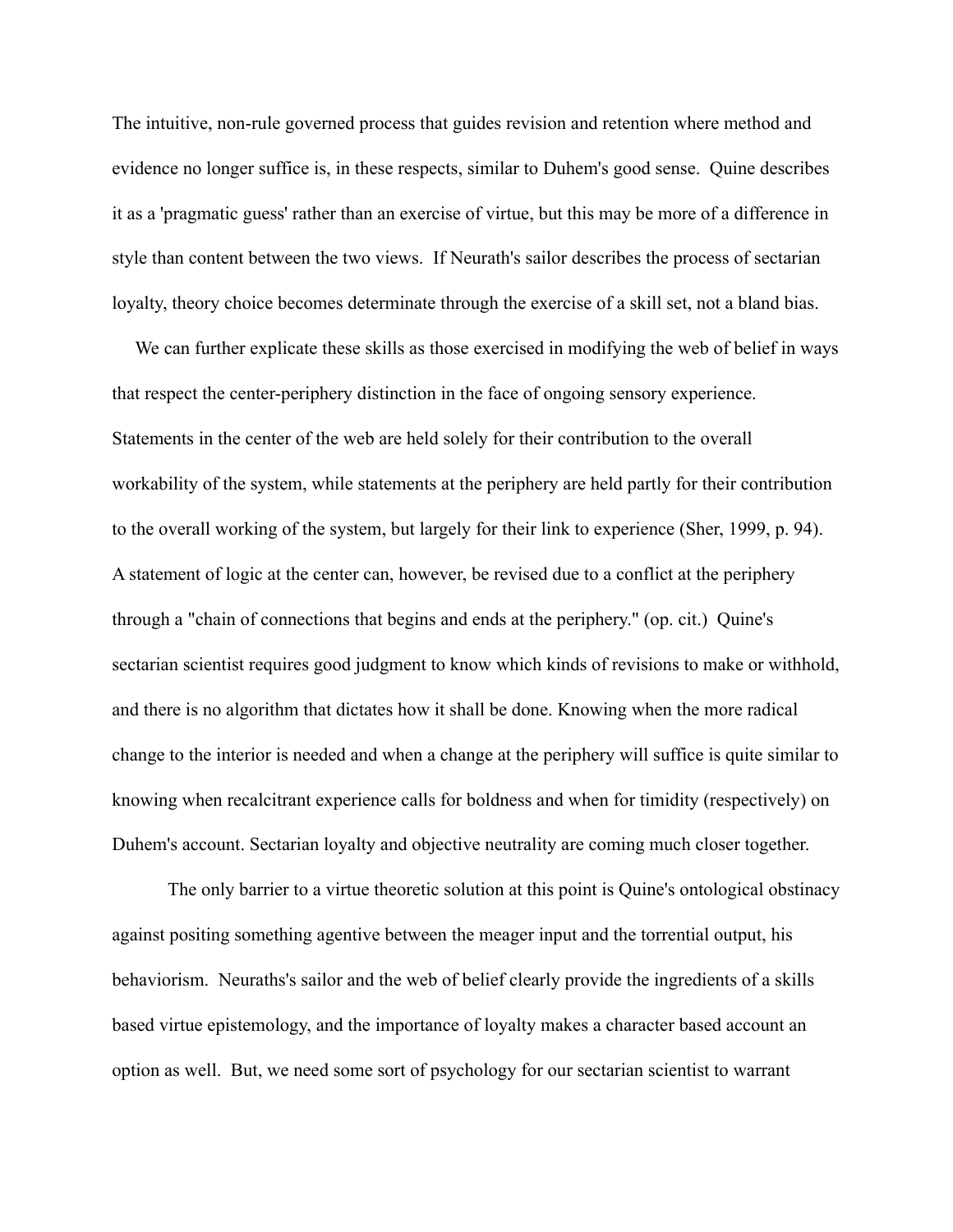attributing a virtue epistemology of either kind to Quine. This will need to be an acquired competence for the ascription of a skill, and a motivation-disposition for the ascription of a character trait. We have shown that the facts relevant to sectarian loyalty have the right direction of analysis, now we must show them to be the right kind of facts. As naturalists, the psychology we can attribute to Quine's scientist will be the psychology described in the science itself. The section that follows examines a lesser known essay of Quine's in which he gives a rare account of the nature of motivation and moral behavior. This will clarify the kind of epistemic psychology reasonably attributed to our sectarian scientist.

## 5. A Genealogy of Epistemology

 A third, and largely unnoticed, source of epistemic normativity is found in "On The Origin Of Moral Values" (Quine, 1981). The ostensive purpose of the essay is to provide a naturalistic explanation of moral values, but the epistemology of moral training receives much of Quine's attention, specifically how successful induction is essential to the formation of moral habits. Our interest is in the evolution of motivation and technology described here, rather than the content of moral values themselves.

 Like Schlick, Quine places moral values "among the sensual and aesthetic ones"' (ibid.,62). Though we all begin as egoists, "each pursuing exclusively his own private satisfactions", altruistic values are "trained into us" and allow our individual "scales of value to blend in social harmony" (ibid, 58). Successful training thus takes its human subject from primitive, prudential behavior in service to our "innate likes and dislikes" to moral behavior, and it will be a change in motivation that marks the difference the two. Quine here gives us a naturalized explanation of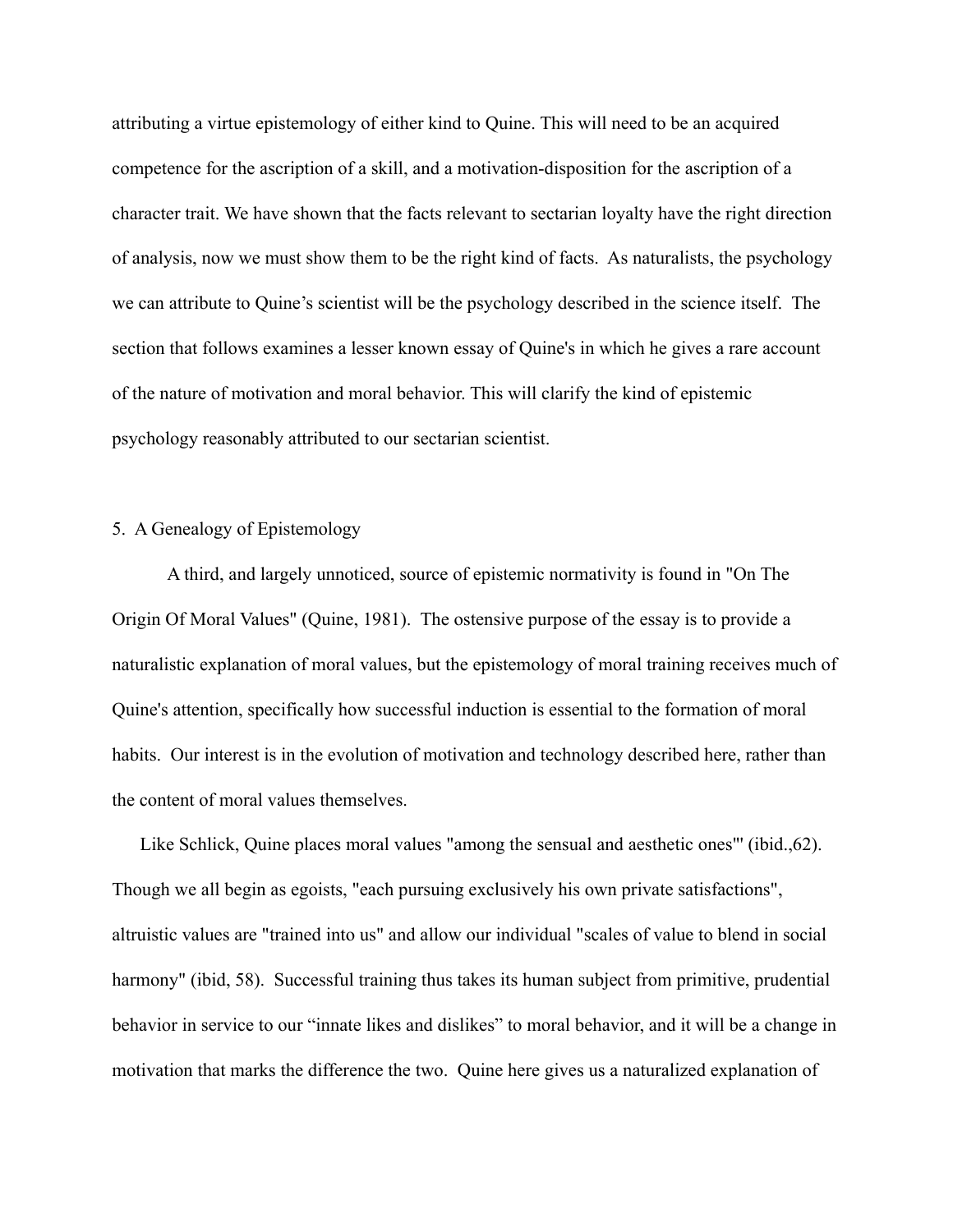action in terms of the "bi-partite nature of motivation: belief and valuation intertwined…the cortex and the thalamus." (ibid, 55) Properly understood, "all acquisition of dispositions to discriminatory behavior, requires in the subject this bipartite equipment: it requires a similarity space and requires some ordering of episodes along the valuation axis." (ibid, 56) These basic evaluative and inductive dispositions are altered through moral training, and it is only with this modified motivational equipment that one can properly be said to act morally.

 Moral training is habituation according a specific pattern of reinforcement and extinction of responses where rewards and penalties must be correctly paired with behaviors types, utterances and innate likes and dislikes. Successful induction is thus essential for successful moral training, which proceeds through a simple pattern of conditioning: <If action A, then reward> and  $\leq$ If action B, then penalty>, where rewards and penalties are keyed to primitive-prudential satisfactions, and (A) and (B) are moral and immoral behaviors respectively. We then move to, if  $(C)$  is more similar to  $(A)$  than  $(B)$ , then reward, and if  $(C)$  is more similar to (B) than (A), then punishment (ibid., 56). As moral training continues, our "Similarity standards that led to bad predictions get readjusted by trial and error. Our inductions become increasingly explicit and deliberate, and in the fullness of time we even rise above induction, to the hypothetico-deductive method." (ibid., 57) This is the epistemic side of moral development.

 The other element of motivation is the innate 'value axis' of private satisfactions. These function as inducements to morally sanctioned behavior which "are indulged in at first only for their inductive links to higher ends: to pleasant consequences or the avoidance of unpleasant ones at the preceptor's hands. Good behavior, insofar, is technology." (ibid.,  $57$ )<sup>16</sup> Morally

<span id="page-28-0"></span><sup>&</sup>lt;sup>16</sup> This appears to be Quine's first explicit linking of normativity and technology.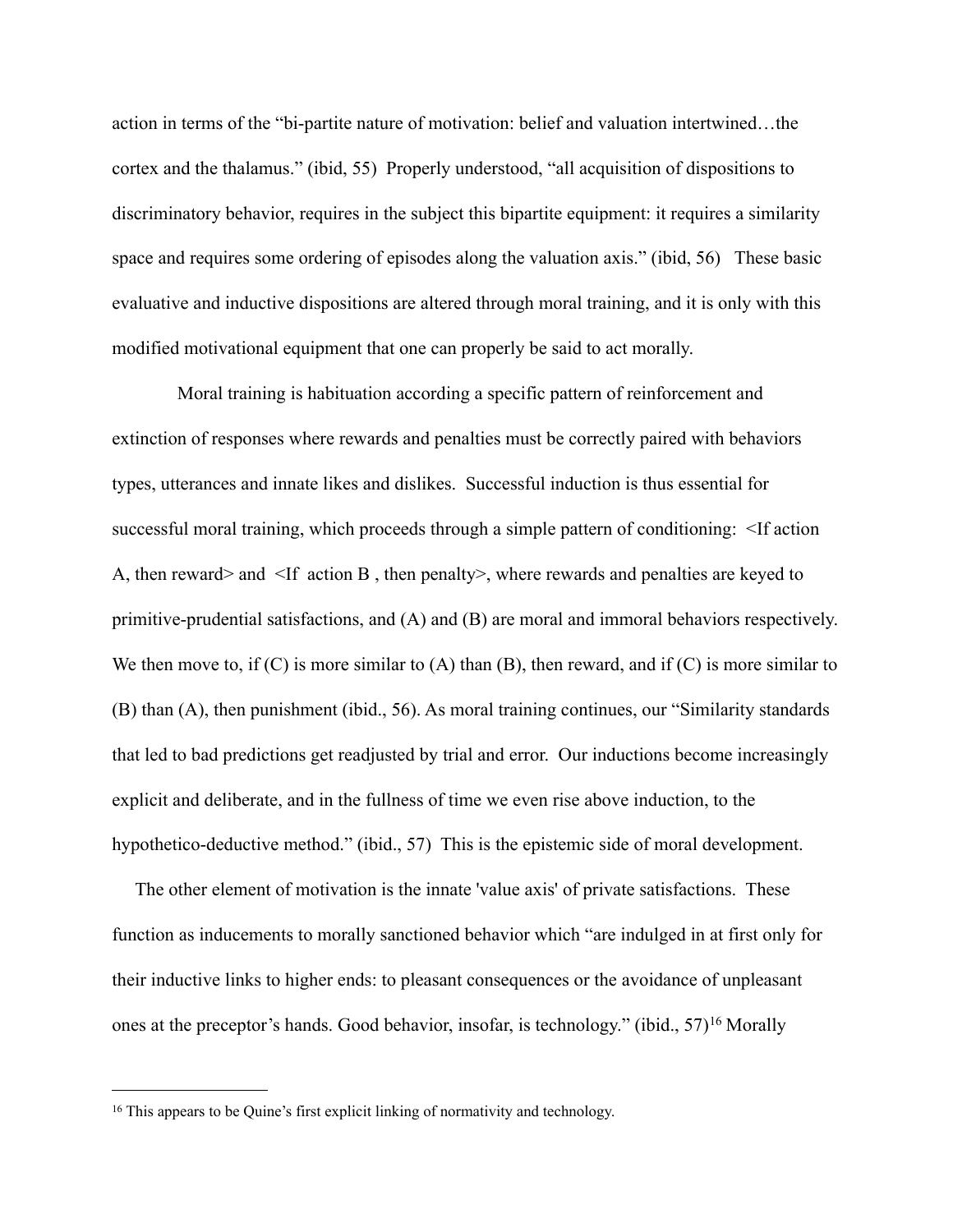sanctioned behavior (A) is technology for prudential value satisfaction in moral training. Successful inductions by the subject of the training is necessary for (A) to attain the status of technology for him.

 While induction establishes the necessary links between private ends and moral means which allow for its possibility, our behavior is not moral until, by "a process of transfer", we come to value morally sanctioned behavior for its own sake. For both "the man with felony in his heart that behaves himself for fear of the law" and "the child who behaves himself in the course of moral training: his behavior counts as moral only after these means get transmuted into ends." (ibid, 58) We are told that if we tell the truth, we will get what we want, at which point truth telling is merely the technology of prudence, but in time we come to value truth telling for its own sake. The same holds for fishing and the fish to which it is a means (ibid., 59) Quine calls this process the "transmutation of means into ends". Only when we act on transmuted values do we act morally, when what was previously valued as a means comes to be valued for itself.

 To summarize these points, the Quinian origin of moral values can be represented as follows: we want to explain the origin of normative statements like: (1) S ought to A. As noted in section 4, when explaining epistemic technology, Quine (1986) says that the normative becomes descriptive when the terminal parameter is expressed. Thus, the naturalistic expansion of (1) will express the 'terminal parameter' and get us to the descriptive claim: (2) If S does A, then S will get what he wants (w). When S is motivated to do (A) because of (2), (A) is technology for (w), and for that reason not yet a moral act. With the transmutation of means into ends, "by a process of transfer, we come to prize the former not only as a means but for itself".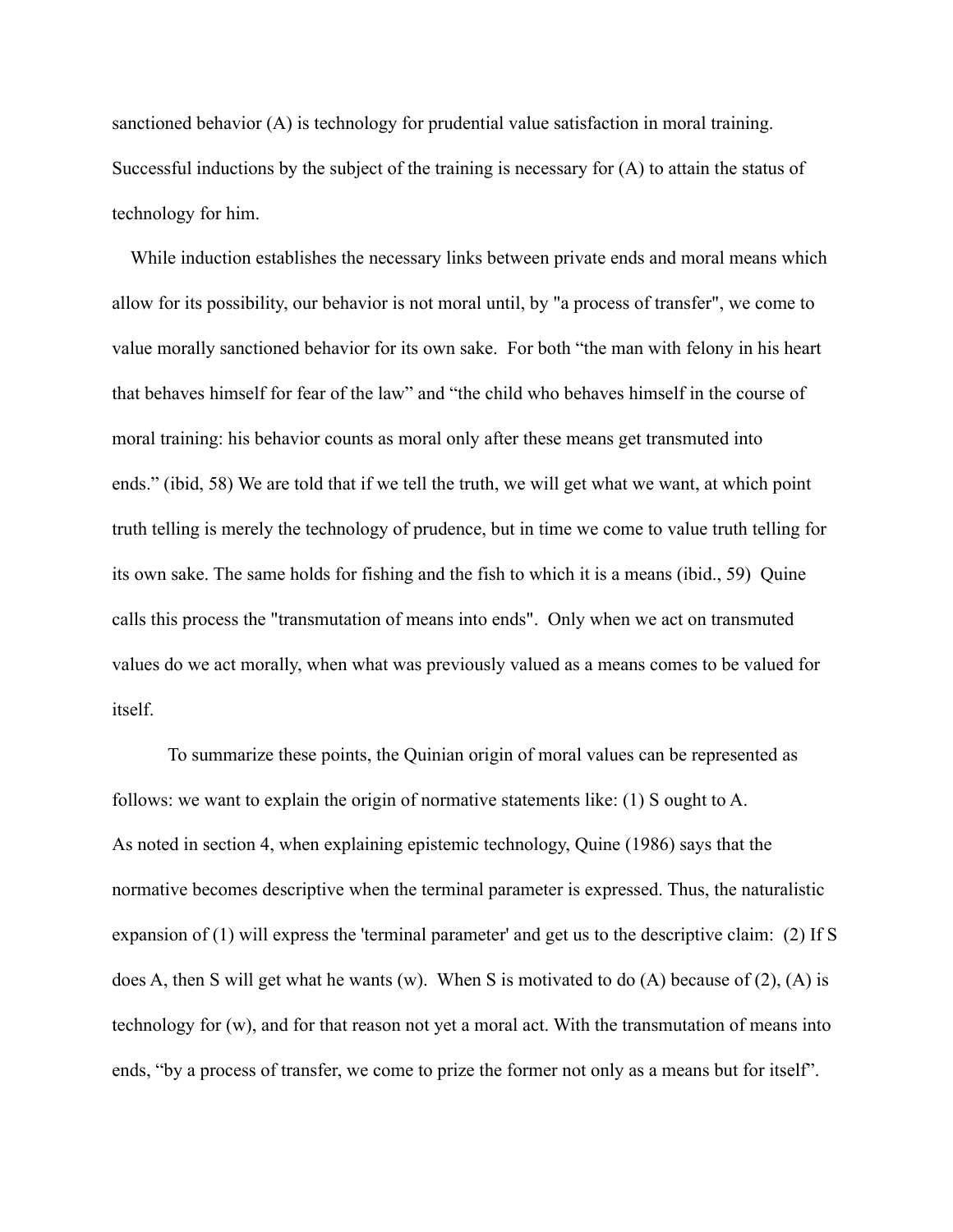(A) is now valued for it's own sake, and we are back to the normative claim: (1) S ought to A. Post-transmutation, (A) is moral behavior for S and no longer mere technology.

Inverting Quine's formulation, we can say that the descriptive (2) becomes the normative (1) when the terminal parameter is *suppressed*. Through the "acquisition of dispositions to discriminatory behavior" and means-ends transmutation, we successfully suppress the terminal parameter through moral training and arrive at moral values. The naturalist's explanation shows how the normative is given descriptively by expressing the terminal parameter, but also how the descriptive gave birth to the normative by suppressing the terminal parameter.

 We now consider a different instance of this move to explain the origin of epistemic values. Successful induction was shown to be necessary for  $(A)$  to be technology for  $(w)$ ; utterances, ostensions, behavior types, personal desires, slaps and sugar plums must be aligned in order for S to be habituated to do (A) according to (2). Thus, we have: (3) If S reasons well, S can get what he wants (w). Reasoning well is now technology for (w), mere prudence and not yet *episteme*. The same process of transmuting means into ends then gets us: (4) S ought to reason well. With this move, we describe the origin of epistemic values, and the technology (means) for achieving epistemic values will give us full blown epistemic norms in: (5) If S <substitute your favorite belief forming process>, S reasons well. We will likely complete (5) with the principles guiding Neurath's sailor, the sectarian scientist and the physicist projecting his theory from his data, but what to count as adequate or best technology here is an empirical question. However these details turn out, we now see epistemology as the study of the technology of truth seeking.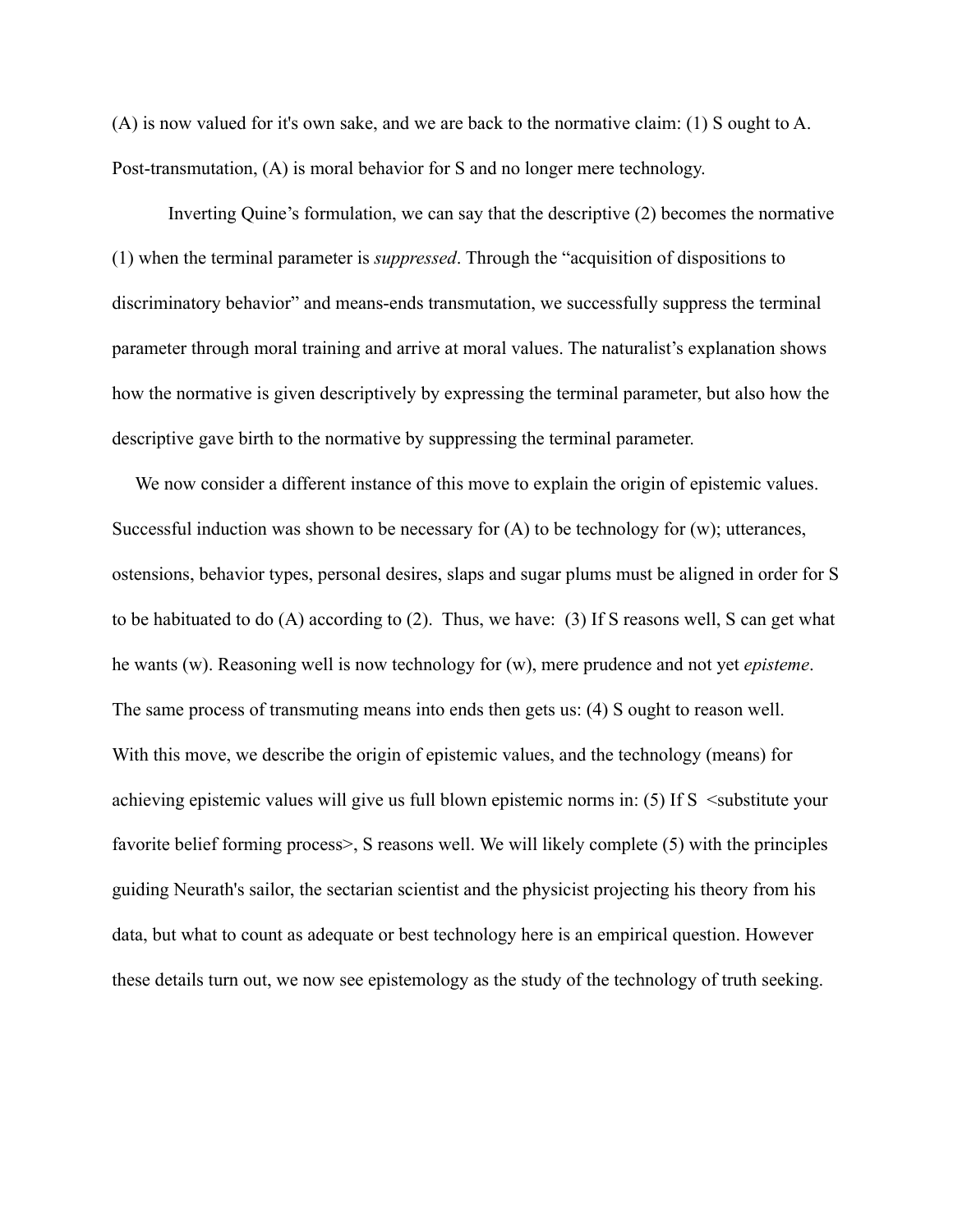Quine's account of moral values above has plenty to offer for a more complete understanding of epistemic technology, normativity and his epistemology generally[.17](#page-31-0) We specifically needed a psychology to ground some reading of the nature of the p-facts that keep theory choice determinate for our sectarian scientist. Quine clearly describes success in predicting future sensory stimuli as a skill, the acquired "disposition to discriminatory behavior" that explains our success in moral training. We can now explain the sectarian's success in making theory choice determinate as success from a competence, and thus from the scientist's virtue in the sense of a skill. However, what makes these activities describable as truth seeking rather than pleasure seeking is the shift in motivation in going from (3) to (4). The motivation attributable to S is salient in explaining the kind of success their behavior constitutes, and this suggests reading the sectarian's p-facts as character traits. Whether we ultimately go with a skills or character trait reading, the inclusion of acquired competencies and motivations provides a basis for attributing credit and responsibility to our loyal scientist, both of which are epistemic values countenanced by virtue epistemologists.

 The more plausible reading seems to be that the activities of the sectarian scientist as expanded by Neurath's sailor and the web of belief are best described as a set of skills and competences that do not require the cognitively complex motivational component of character traits. The means to good reasoning in (5) need not be valued for itself, and thus can remain so much technology skillfully employed to bring about our epistemic ends.

<span id="page-31-0"></span><sup>&</sup>lt;sup>17</sup> Hilary Kornblith's very interesting paper "Epistemic Normativity" (1993) finds Quine's account of epistemic normativity as technology wanting because it does not explain why the terminal parameter should have significance. The account above would appear to ground the normative force of epistemic hypothetical imperatives ultimately in our innate likes and dislikes, which will then bear some resemblance to Kornblith's account which grounds the normative force of epistemic norms our desires. A full examination of this interesting connection would take us too far afield.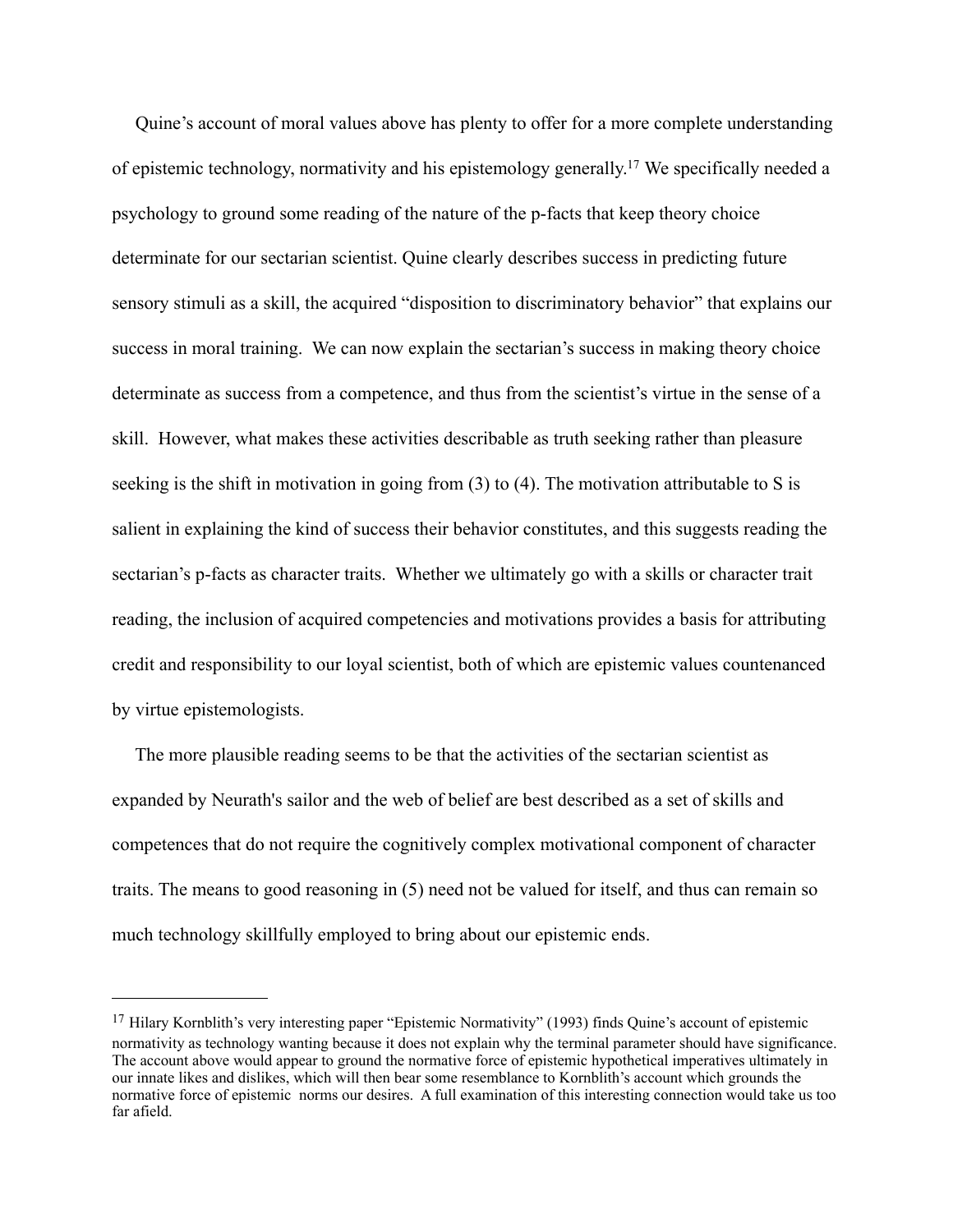#### 6. Duhem-Quine Virtue Epistemology

 The pieces of Quinian normativity here examined add up to a form of virtue epistemology, but it takes some putting together. The role of actual scientific practice in section 4 and the sectarian loyalty understood through Neurath's sailor and the web of belief of section 5 get us to (AR). Securing (OC) remained a challenge and required extrapolating from Quine's rare inquiry into motivation and moral value in section 6, which also gave us greater insight into the connection between technology and normativity.

 We can now meaningfully speak of a Duhem-Quine virtue epistemology. The defining commitment of this form of virtue epistemology is that the aim of the virtues is to resolve underdetermination and confer the value of uniqueness. Furthermore, the virtues that succeed in doing so cannot derive their epistemic value from being truth conducive. The epistemic axiology of any Duhem-Quine VE will thus not be veritically monistic. However, there are important differences between the Duhemian and Quinian variants. Quine's sectarian virtues are best read as skills, as opposed to the character traits of Duhem's 'good sense'. More important, we have a disagreement over the epistemic value of the virtues of loyalty and objectivity. The Objectivity Objection of section 5 remains a challenge for the Duhemian account, but the Quinian account faces an equal challenge in defending loyalty as an epistemic virtue, and thus will face it's own Loyalty Objection.

Developing a complete Duhem-Quine virtue epistemology will require a number of issues to be worked out, including whether and how post-UD axiology will be continuous with pre-UD axiology, whether epistemic value monism might still remain a viable position, and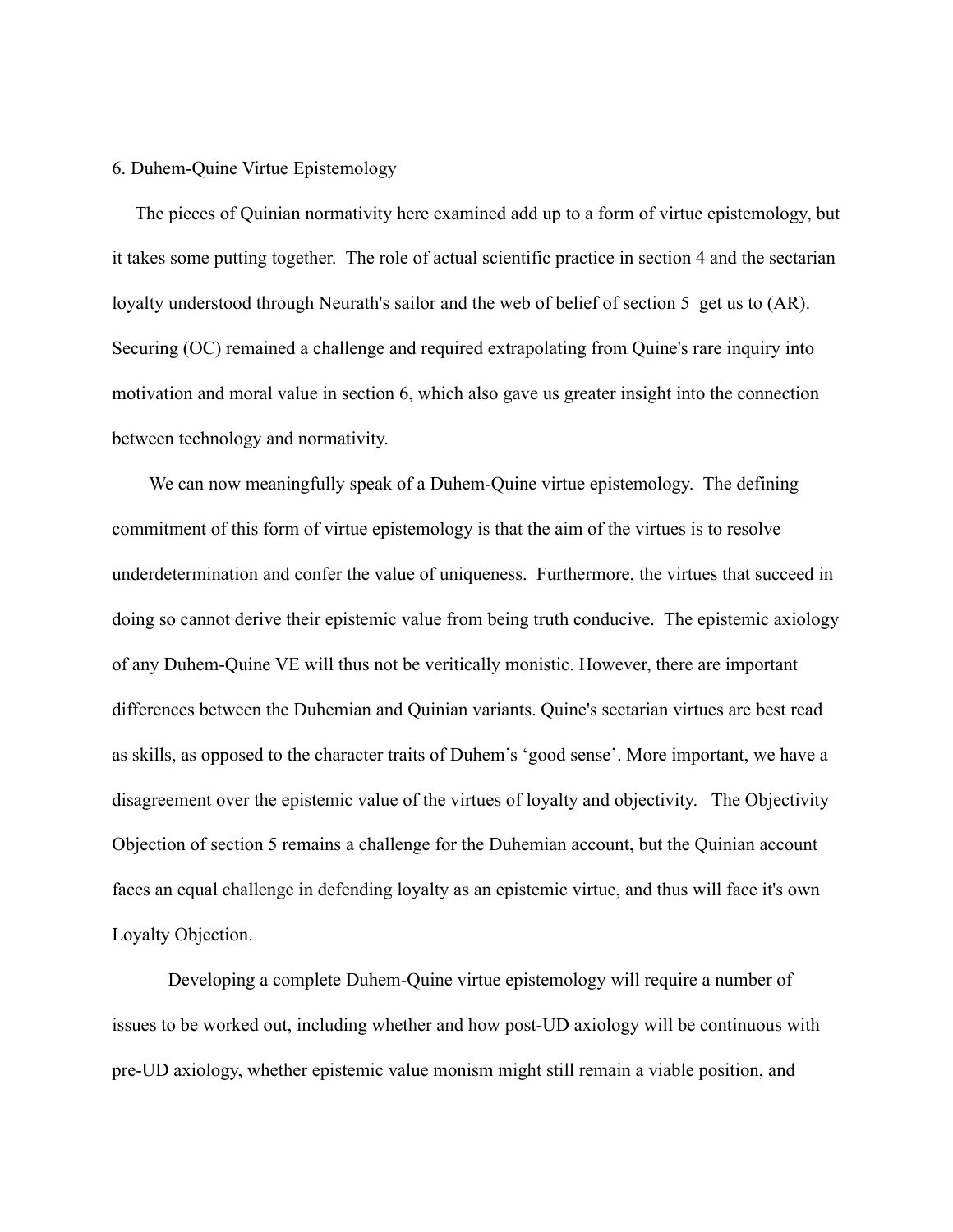whether the needed virtues require the depth of character ascriptions. Differences aside, a virtuetheoretic solution to underdetermination will be a significant point for any attempt to naturalize virtue epistemology. While any naturalized account of epistemic virtue will give a central role to the sciences, we see here that the epistemic virtues are essential to the success of the sciences themselves.

#### **References**

- Battaly, H. (2006). What Is Virtue Epistemology? World Congress of Philosophy. Philosophy of Values.
- Battaly, H. (2001). Thin Concepts To The Rescue: Thinning The Concepts of Epistemic And Intellectual Virtue. In A. Fairweather and L. Zagzebski, (Eds.), *Virtue epistemology: Essays on epistemic virtue and responsibility* (pp.98-116). Oxford: Oxford University Press.
- Bergstrom, L. (1993). Quine, Underdetermination and Skepticism. *Journal Of Philosophy*, 60 (7): 331-358.
- Blackburn, S. (2001). Reason, Virtue, and Knowledge. In A. Fairweather and L. Zagzebski, (Eds.), *Virtue epistemology: Essays on epistemic virtue and responsibility* (pp. 15-29). Oxford: Oxford University Press.
- Bloomfield, P. (2000). Virtue Epistemology and the Epistemology of Virtue. Philosophy and Phenomenological Research 60 (1): 23-43.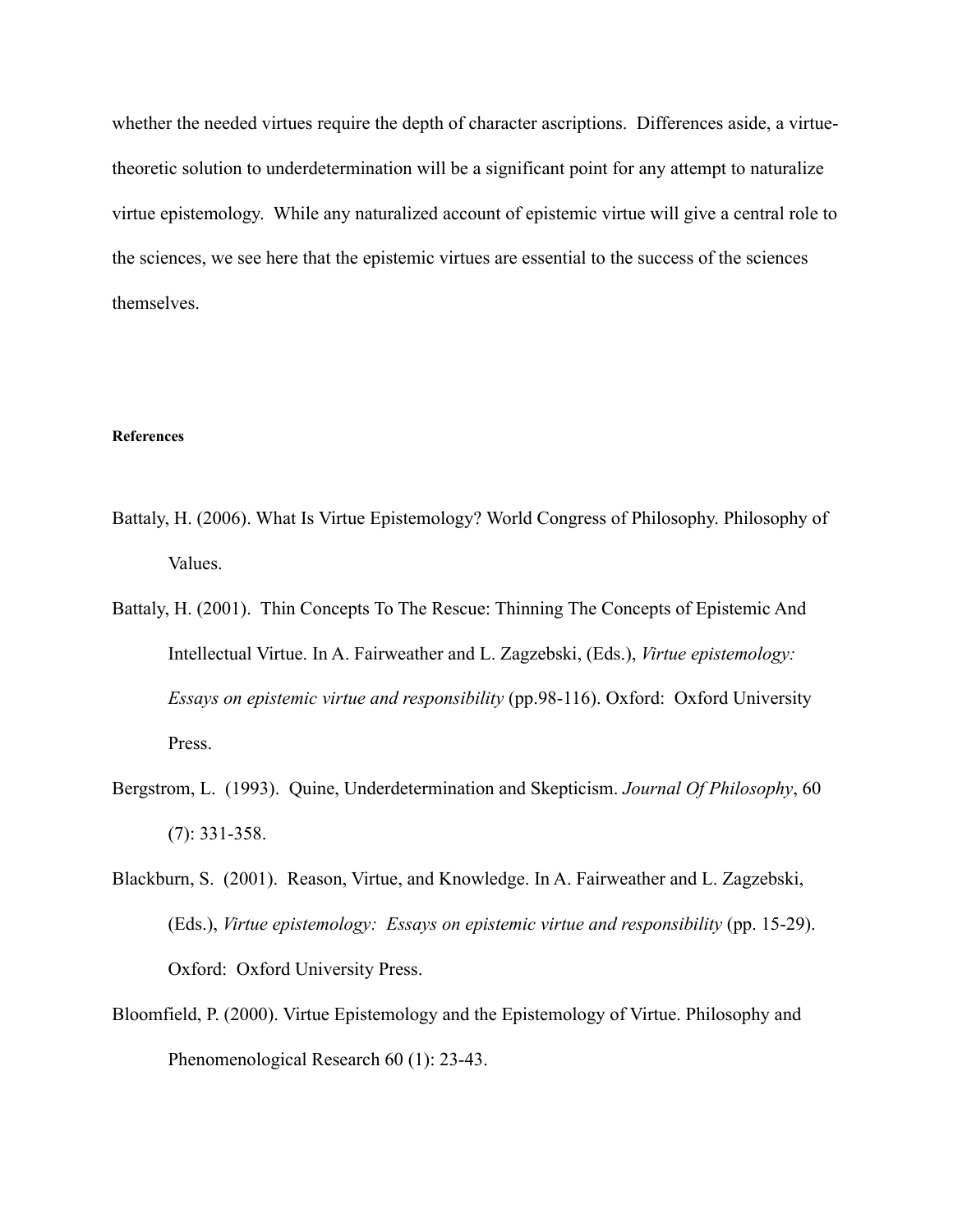- Bonk, D. (2008). *Underdetermination: An Essay on Evidence and the Limits of Natural Knowledge*. Boston Studies in the Philosophy of Science, Vol. 261
- Brady, M (2006). "Epistemic Virtues and Virtue Epistemology" with Pritchard, D. In Philosophical Studies 130: 1-8.
- Fairweather, A. (2001). *Virtue epistemology: Essays on epistemic virtue and responsibility*. A. Fairweather and L. Zagzebski, (eds.) Oxford: Oxford University Press
- Greco, J. (2009). The Value Problem. In A. Haddock, A. Millar, and D. Pritchard (eds.), *Epistemic Value.* Oxford: Oxford University Press.
- Greco, J. (2004). Virtue Epistemology. In *The Stanford Encyclopedia of Philosophy (Winter 2004 Edition*), Edward N. Zalta (ed.), URL= <[http://plato.stanford.edu/archives/win2004/](http://plato.stanford.edu/archives/win2004/entries/epistemology-virtue/) [entries/epistemology-virtue/](http://plato.stanford.edu/archives/win2004/entries/epistemology-virtue/)>.
- Duhem, P. M. M. (1954). *The aim and structure of physical theory* (P. P. Wiener, Trans.). Princeton: Princeton University Press.
- Gibson, R (1987). Quine On Naturalism and Epistemology. *Erkenntis* 27 (1).

Haack, S. (1993). The Two Faces Of Quine's Naturalism. *Synthese* 94 (3).

- Houkes, E (2002). Normativity In Quine's Naturalism: The Technology Of Truth Seeking. *Journal For General Philosophy Of Science* 33 (2): 251-267.
- Hylton, P. (2007). *Quine*. Routledge.
- Ivanova, M. (2010). Duhem's good sense as a guide to theory choice. *Studies in the History and Philosophy Of Science Part A* 41 (1): 58-64.

Kim, J (1988). What is Epistemology Naturalized? *Philosophical Perspectives* (2):381-405.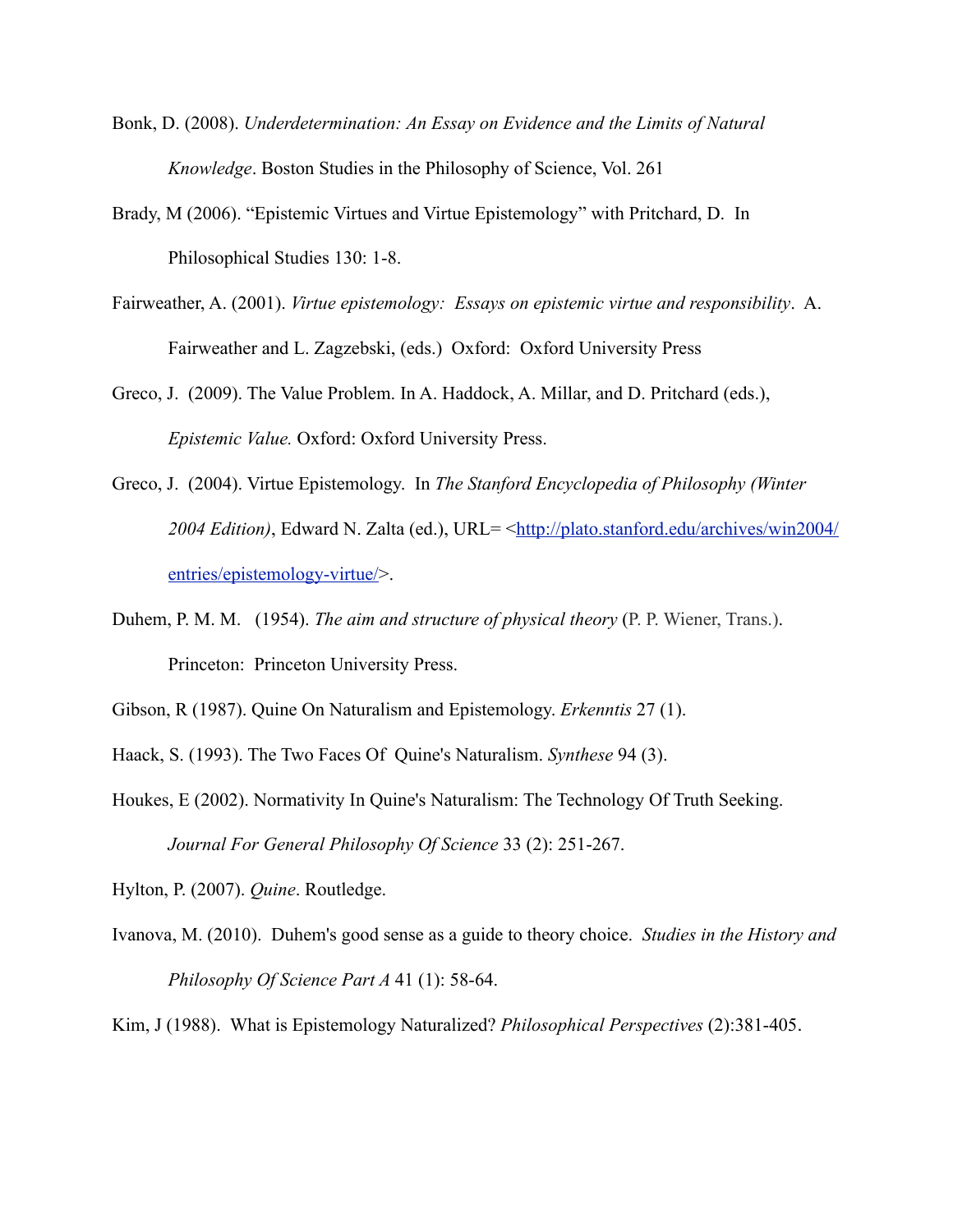- Laudan, L. (1990). Demystifying Underdetermination. In W. Savage (ed.), *Scientific Theories*. (Series: Minnesota Studies In the Philosophy of Science, vol. 14), Minneapolis: University of Minnesota Press: 267-297.
- Montmarquet, J. (1993) *Epistemic Virtue and Doxastic Responsibility*, Lanham: Rowman and Littlefield.
- Neta, R. (2008). How To Naturalize Epistemology. In D. Pritchard and V. Hendricks (ed.), New Waves In Epistemology. Palgrave: 324-353.

Nozick, R. (1997). *Socratic Puzzles*. Cambridge: Harvard University Press.

- Pritchard, D. (2007). Recent Work On Epistemic Value. *American Philosophical Quarterly* 44: 85-110.
- Quine, W.V., (1953). *From A Logical Point Of View*. Harvard University Press.
- Quine, W.V., (1960). *Word and Object*. MIT Press.
- Quine, W.V. (1966). *The Ways Of Paradox*. Cambridge. Harvard University Press.
- Quine, W.V. (1969). Epistemology Naturalized. In *Ontological Relativity and other essays*. Columbia University Press.
- Quine, W.V. (1981). *Theories and Things*. Harvard University Press.
- Quine, W.V. (1986). Reply To White. In Hahn Schilpp (eds.), *The Philosophy Of W.V. Quine*. Open Court.
- Quine, W.V. (1992). *The Pursuit Of Truth*. Harvard University Press.
- Searle, J. (1984). Indeterminacy, Empiricism and The First Person. *Journal of Philosophy* 81: 123-146